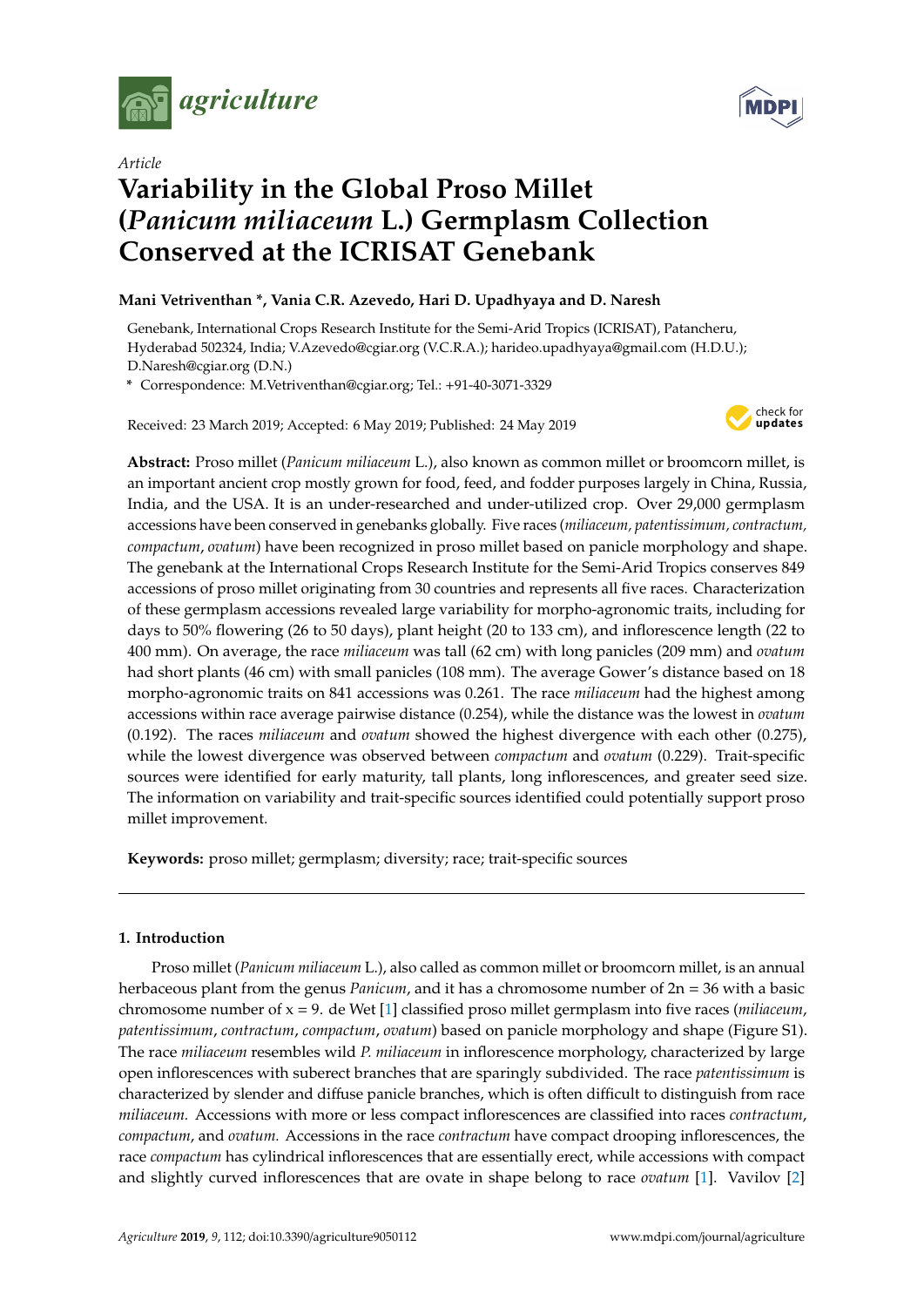suggested China as the center of diversity for proso millet, while Harlan [\[3\]](#page-14-2) opined that proso millet was probably domesticated in China and Europe. The earliest records come from the Yellow River valley site of Cishan, China dated between 10,300 and 8700 cal Before Present (BP) [\[4\]](#page-14-3). Evidence of proso millet also occurs at a number of pre-7000 cal BP sites in Eastern Europe, in the form of charred grains and grain impressions in pottery [\[5\]](#page-14-4). These two centers of earlier records suggest the independent domestication of proso millet in Eastern Europe or Central Asia, or may have also originated from a domestication within China and then spread westward across the Eurasian steppe [\[6\]](#page-14-5).

Proso millet is grown in Asia, Australia, North America, Europe, and Africa, and is used for feeding birds and as livestock feed in developed countries and for food in some parts of Asia [\[7\]](#page-14-6). Proso millet is cultivated in about 0.82 million ha in Russia, 0.32 million ha in China [\[8\]](#page-14-7), 0.20 million ha in the U.S [\[9\]](#page-14-8), 0.03 million ha in India [\[10\]](#page-14-9), and 0.002 million ha in Korea [\[11\]](#page-14-10). The U.S. is among the top producers, and exports 15–20% of its annual proso millet production to over 70 countries, primarily as feed [\[9\]](#page-14-8). This crop matures in 6 to 12 weeks and requires less water and adapts well to varied environmental conditions [\[12\]](#page-14-11). Proso millet grains are rich in protein, vitamins, minerals, and micronutrients including iron, zinc, copper, and manganese, compared to other staple cereals [\[13\]](#page-14-12). The protein content of proso millet is comparable to that of wheat, and its grains are richer in essential amino acids (leucine, isoleucine, and methionine) than those of wheat [\[14](#page-14-13)[,15\]](#page-14-14). The husked grains are eaten whole, boiled, or cooked like rice (*Oryza sativa* L.), and are sometimes ground to make roti (flatbread). The starch is suitable as a sizing agent in the textile industry. Green plants are used as fodder for cattle and horses, and are also used as hay. Proso millet is used to make fermented beverages in Africa and Asia, and is receiving growing interest from food industries in Europe and North America because of its mild flavor, light color, gluten-free quality, and potential health benefits [\[16\]](#page-14-15).

Proso millet is an under-researched and under-utilized crop. Germplasm plays an important role in crop improvement. Considerable numbers of proso millet germplasms have been conserved in genebanks globally. Information about variability in the germplasm collection of a given species for important traits, including yield and quality, enables their utilization in crop improvement programs. The genebank at the International Crops Research Institute for the Semi-Arid Tropics (ICRISAT) conserves 849 accessions of proso millet originating from 30 countries. This study aims to assess the racial characteristics and geographical distribution, as well as the diversity of the proso millet germplasm collection conserved at the ICRISAT genebank for various morpho-agronomic traits.

#### **2. Materials and Methods**

#### *2.1. Experiment Details*

The genebank at ICRISAT, Patancheru conserves 849 proso millet germplasm accessions originating from 30 countries. They were characterized from 1977 onwards at ICRISAT, Patancheru located at ( $17°53'$  N,  $78°27'$  E,  $545$  m asl), as and when new germplasm entries were received at the ICRISAT genebank. Sowings were done during second fortnight of July in each year, on red soils (Alfisols), following augmented block design, along with controls. Each accession was planted in a single row of 4 m length, 60 cm between rows, with plant-to-plant spacing of 10 cm and at uniform depth. Diammonium phosphate was applied at 100 kg ha<sup>-1</sup> as a basal dose to supply nitrogen and phosphorus. In addition, 100 kg ha−<sup>1</sup> of urea was applied as top dressing. The precision fields at the ICRISAT center have uniform fertility and a gentle slope of 0.5%. All cultural practices and data recordings were the same for all years of evaluation. The average annual rainfall at this location is about 890 mm (averaged from 1977 to 2018), which normally occurs during June to September.

## *2.2. Data Collection*

Data on various qualitative traits, namely, growth habit (erect, decumbent, erect geniculate, and prostrate), culm branching (low, medium, and high), sheath pubescence (sparse, medium, and dense), ligule pubescence (sparse, medium, and dense), leaf pubescence (sparse, medium, and dense),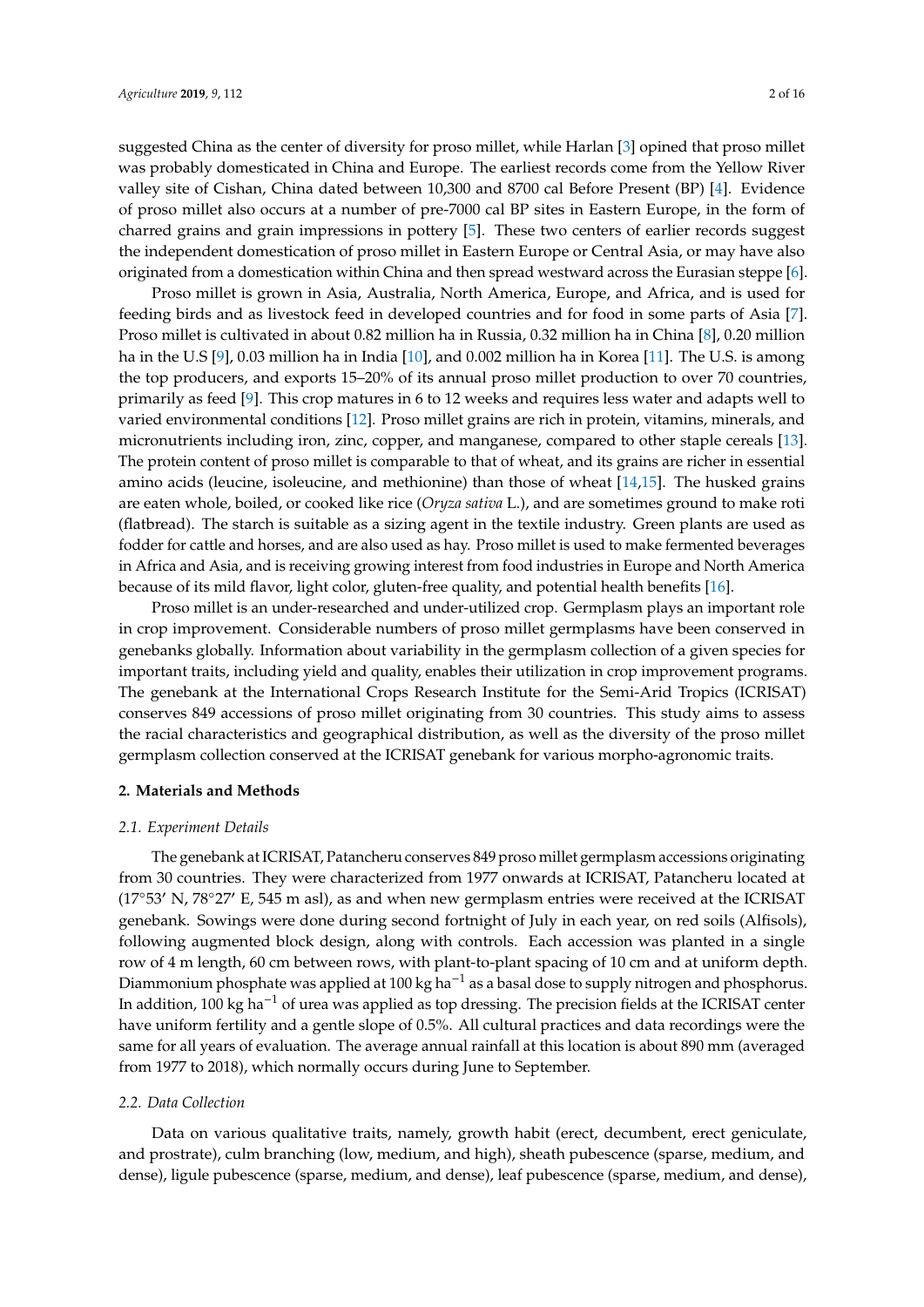inflorescence shape (arched sparse, arched dense, diffuse sparse, diffuse dense, elliptic sparse, elliptic dense, globose sparse, and globose dense), seed color (white, light red, straw, dark red, dark green, olive green, dark olive green, light brown, brown, dark brown, black), and apiculus color (straw and purple); and quantitative traits, namely, days to 50% flowering, plant height (cm), basal tillers number, flag leaf blade length (mm), flag leaf blade width (mm), flag leaf sheath length (mm), peduncle length (mm), panicle exsertion (mm), inflorescence length (mm), and inflorescence primary branches number were recorded following descriptors for *Panicum miliaceum* [\[17\]](#page-14-16).

#### *2.3. Data Analyses*

Data collected in the individual years were analyzed independently and stored in the database (also available in the ICRISAT genebank webpage http://[genebank.icrisat.org](http://genebank.icrisat.org/)/) and used in this study. The range and means were calculated for all traits, for each race, and for each country of origin. The mean performances of races for each quantitative trait were compared using Newman–Keuls test [\[18,](#page-14-17)[19\]](#page-15-0), and the homogeneity of variances was tested using Levene's procedure [\[20\]](#page-15-1) using the R packages "*agricolae*" [\[21\]](#page-15-2) and "*car*" [\[22\]](#page-15-3). Principal component analysis (PCA) based on 10 quantitative traits was performed to determine the relative importance of different traits in capturing the variation in proso millet collection, and the Shannon–Weaver diversity index (H') [\[23\]](#page-15-4) was used as a measure of the phenotypic diversity of eight qualitative and ten quantitative traits, using GenStat 17th Edition (https://[www.vsni.co.uk](https://www.vsni.co.uk/)/). Gower's dissimilarity matrix [\[24\]](#page-15-5) was constructed using both qualitative and quantitative traits using the R package "*cluster*" [\[25\]](#page-15-6). The Gower's dissimilarity matrix was then used to identify most diverse pairs of accessions, and accessions were clustered following the neighbor-joining method [\[26\]](#page-15-7) using the software DARwin 6.0.14 [\[27\]](#page-15-8).

## **3. Results**

# *3.1. Racial and Geographical Distribution*

Accessions of proso millet can be classified into five races: *miliaceum*, *patentissimum*, *contractum*, *compactum*, and *ovatum*, based on panicle morphology and shape [\[1\]](#page-14-0). The 849 accessions of proso millet conserved in the ICRISAT genebank were classified into five races, namely, *miliaceum* (63.5%), *compactum* (11.5%), *contractum* (10.8%), *ovatum* (5.7%), and *patentissimum* (7.4%) (Table [1\)](#page-3-0). The majority of proso millet accessions conserved in the ICRISAT genebank originated from Asia (37.1%) and Europe (18.5%). At the country level, 14% of the entire collection was from the Russian Federation, while about 9% each were from India and Republic of Korea, 4–6% were from Syria (4.1%), Pakistan (4.8%), and Turkey (5.8%), and the remaining countries represented <2% (Table [1\)](#page-3-0).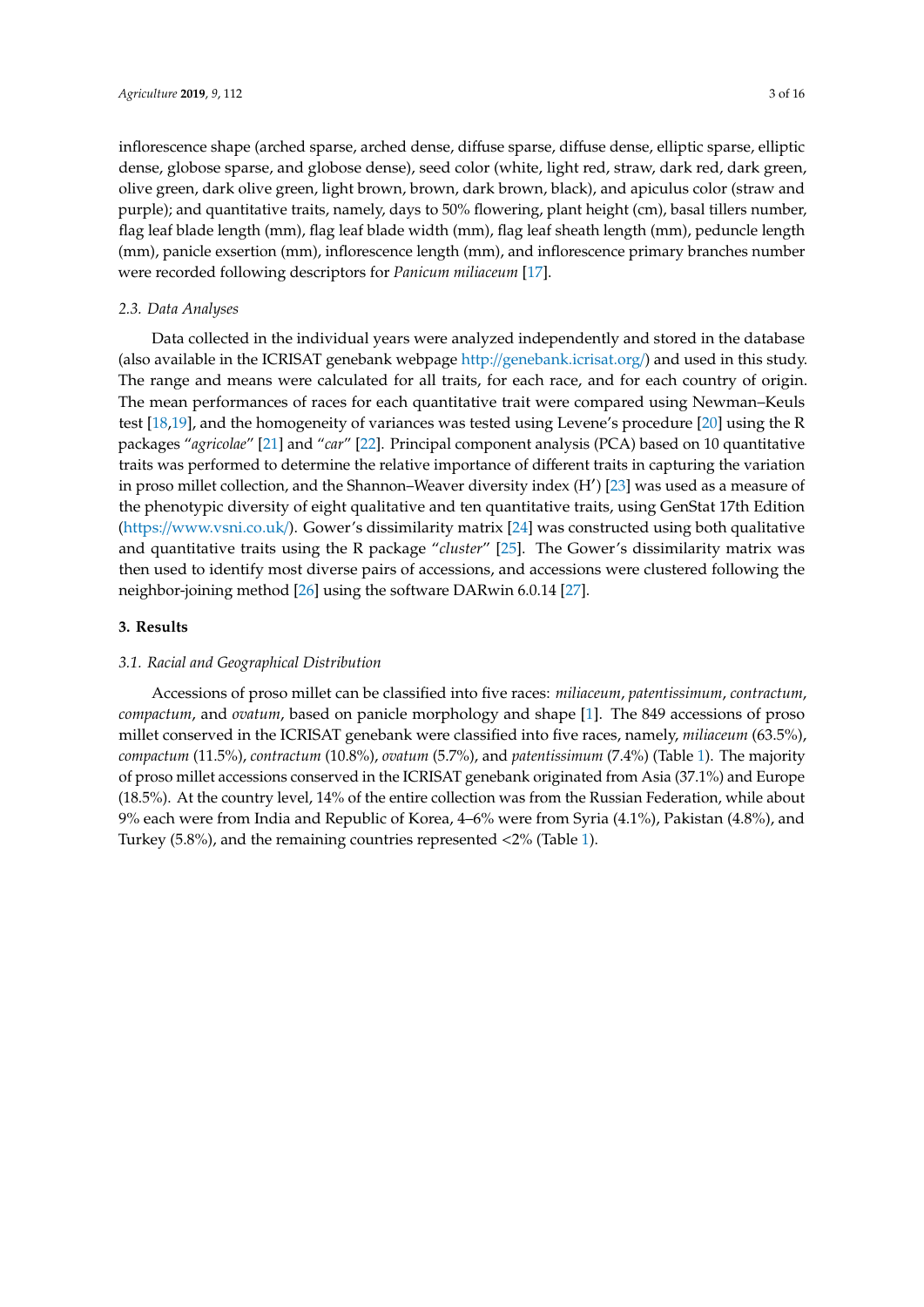<span id="page-3-0"></span>

|                                          |                  |                             | Race           |                |                |                |                  |
|------------------------------------------|------------------|-----------------------------|----------------|----------------|----------------|----------------|------------------|
| Country                                  | $\it{compactum}$ | contractum                  | miliaceum      | $ovatum$       | patentissimum  | Unclassified   | <b>Total</b>     |
| Russian Federation                       | 28               | 13                          | 64             | 5              | 11             |                | 121              |
| India                                    |                  | $\ensuremath{\mathfrak{Z}}$ | 57             |                | $\,8\,$        | $\,8\,$        | 76               |
| Republic of Korea                        | $\overline{c}$   | 16                          | 52             |                | $\mathfrak{Z}$ |                | 73               |
| Turkey                                   | 8                | 6                           | $30\,$         | 3              | $\overline{2}$ |                | 49               |
| Pakistan                                 | 1                | $\mathbf{1}$                | 31             |                | 8              |                | 41               |
| Syria                                    | 1                | $10\,$                      | 17             | 2              | $\overline{4}$ | $\mathbf{1}$   | 35               |
| Afghanistan                              | 5                |                             | 11             |                |                |                | 16               |
| Mexico                                   |                  | 4                           | 3              | $\overline{2}$ | 4              |                | 13               |
| Germany                                  | $\mathbf{1}$     | $\boldsymbol{2}$            | 9              |                |                |                | 12               |
| Hungary                                  | $\mathbf{1}$     | $\mathbf{1}$                | 6              |                | $\overline{2}$ |                | $10\,$           |
| Iran                                     | 1                |                             | 8              |                |                |                | 9                |
| Nepal                                    |                  | 4                           |                |                | $\overline{2}$ |                | 6                |
| Ukraine                                  | $\mathbf{1}$     |                             | 3              |                |                |                |                  |
| United Kingdom                           |                  | $\mathbf{1}$                | $\sqrt{2}$     |                | $\mathbf{1}$   |                |                  |
| Australia                                |                  |                             | $\sqrt{2}$     |                |                |                | $\boldsymbol{2}$ |
| Bangladesh                               |                  |                             | $\overline{2}$ |                |                |                | $\boldsymbol{2}$ |
| China                                    | $\mathbf{1}$     |                             | $\mathbf{1}$   |                |                |                | $\overline{c}$   |
| Iraq                                     | $\overline{2}$   |                             |                |                |                |                | $\overline{2}$   |
| Kazakhstan                               |                  | $\mathbf{1}$                |                | 1              |                |                | $\sqrt{2}$       |
| Sri Lanka                                |                  |                             | $\overline{2}$ |                |                |                | $\sqrt{2}$       |
| Argentina                                |                  |                             | $\mathbf{1}$   |                |                |                | $\mathbf{1}$     |
| Canada                                   |                  |                             | $\mathbf{1}$   |                |                |                |                  |
| Japan                                    | $\mathbf{1}$     |                             |                |                |                |                |                  |
| Kenya                                    |                  |                             |                |                | $\mathbf{1}$   |                |                  |
| Kyrgyzstan                               |                  |                             |                |                | $\mathbf{1}$   |                |                  |
| Lebanon                                  |                  |                             | 1              |                |                |                |                  |
| Malawi                                   |                  |                             | $\mathbf{1}$   |                |                |                |                  |
| Romania                                  |                  |                             | $\mathbf{1}$   |                |                |                |                  |
| Spain                                    |                  | $\mathbf{1}$                |                |                |                |                |                  |
| Socialist Federal Republic of Yugoslavia |                  |                             |                |                | $\mathbf{1}$   |                | $\mathbf{1}$     |
| Unknown origin                           | 45               | 29                          | 234            | 35             | 15             |                | 358              |
| Total                                    | 98               | 92                          | 539            | 48             | 63             | $\overline{9}$ | 849              |

| Table 1. Proso millet germplasm conserved at the International Crops Research Institute for the Semi-Arid Tropics (ICRISAT) genebank, Patancheru, India |  |
|---------------------------------------------------------------------------------------------------------------------------------------------------------|--|
|                                                                                                                                                         |  |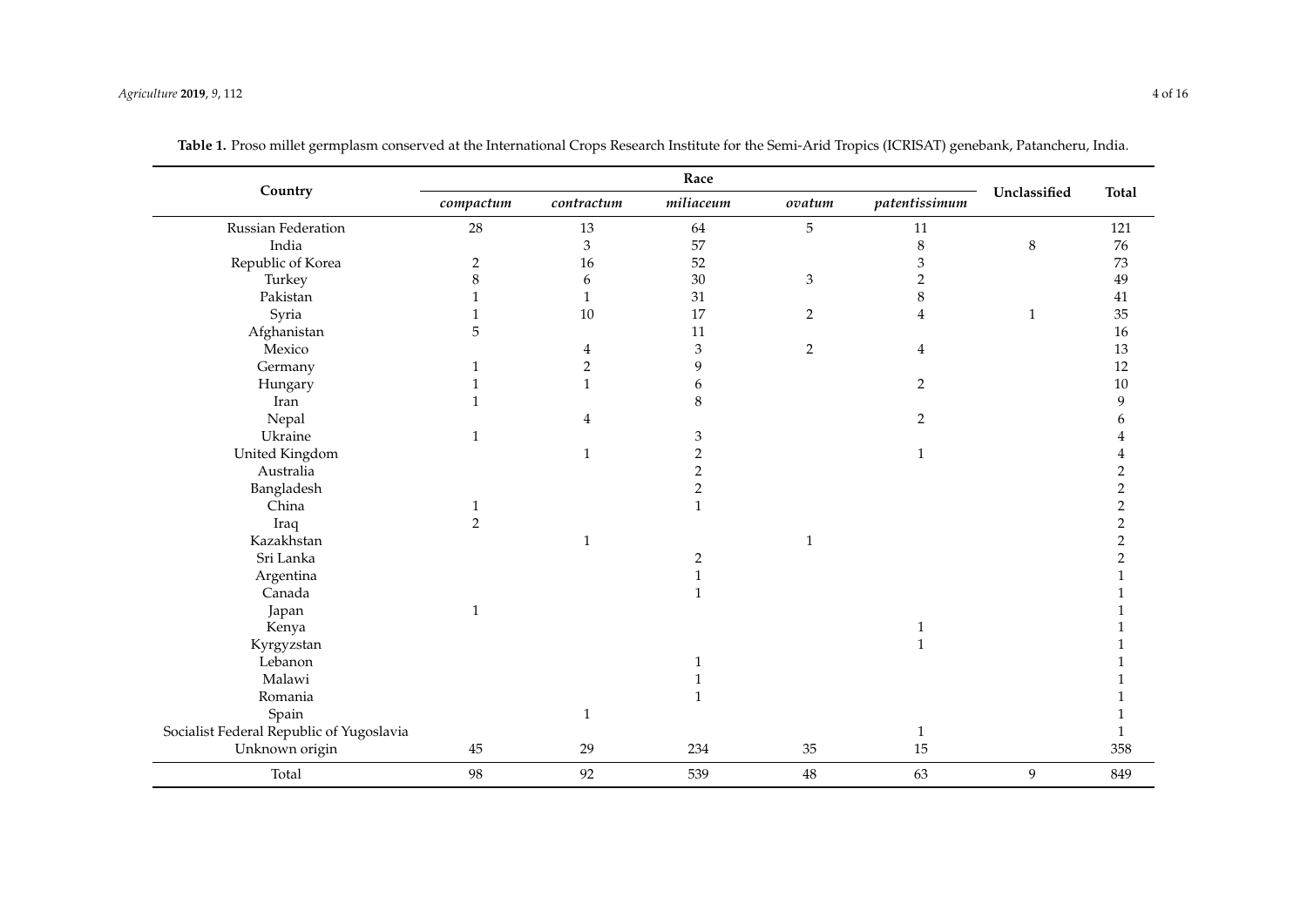# *3.2. Racial and Geographical Diversity*

### 3.2.1. Qualitative Traits

The frequency distributions of different phenotypic classes of the eight qualitative traits showed considerable variation (Table [2\)](#page-6-0). In the entire set, decumbent growth habit (74.6%), high culm branching (45.0%), medium sheath pubescence (40.6%), sparse and medium ligule pubescence (45.5% and 39.9%, respectively), sparse leaf pubescence (51.1%), diffuse sparse and diffuse dense inflorescence shape (30.2% and 27.7%, respectively), light brown-colored seed (42.1%), and straw apiculus color (63.2%) were the predominant classes of qualitative traits. Among the races, the frequencies of qualitative trait classes varied, particularly for culm branching, sheath pubescence, and inflorescence shape. High culm branching was the most common trait in all races except *patentissimum*, where low (41.3%) and medium (34.9%) branching were the more prevalent, while *contractum* had all the three classes of culm branching—medium (39.6%), low (34.1%), and high (27.5%), in high frequency. Accessions of the race *compactum* and *miliaceum* had all three classes of sheath pubescence in high frequency (26.5–38.8% in *compactum*; 26.3–42.7% in *miliaceum*), while *contractum* had medium sheath pubescence (46.2%), *ovatum* showed sparse (43.8%) sheath pubescence, and *patentissimum* showed dense (39.7%) and sparse (36.5%) pubescence. For inflorescence shape, arched dense inflorescence in *contractum* (80.2%), elliptic dense (40.9%) and elliptic sparse (48.0%) inflorescence in *compactum*, diffuse sparse (43.4%) and diffuse dense (41.2%) inflorescence in *miliaceum*, globose dense (54.2%) and globose sparse (35.4%) inflorescence in *ovatum*, and arched sparse (68.3%) inflorescence in *patentissimum* were in high proportion. Light-brown seed was in higher proportion in all five races, except in *ovatum* where both straw (45.8%) and light-brown (27.1%) colored seeds were more prevalent. Race *miliaceum* had all eleven classes of seed color (Table [2\)](#page-6-0). Regarding other traits, a large portion of accessions in all five races had decumbent growth habit (58.2–89.6%), sparse ligule pubescence (40.6–58.3%), and sparse leaf pubescence (45.8–64.6%), and straw apiculus color (53.8–89.6%). The H' revealed that in the entire set, inflorescence shape had the highest diversity (0.767) while seed color had the highest  $H'$ in each race (0.582 in *ovatum* to 0.709 in *compactum*). Figure [1](#page-8-0) shows variability in the proso millet germplasm accessions for seed color. The lowest  $H'$  was observed for apiculus color in the entire set (0.286) (Table [3\)](#page-6-1).

#### 3.2.2. Quantitative Traits

Considerable variability was observed in the entire collection of proso millet germplasm conserved at the ICRISAT genebank: days to 50% flowering varied from 26 to 50 days after sowing (DAS), plant height varied from 20 to 133 cm and inflorescence length varied from 22 to 400 mm. Figure S2 shows frequency (histogram) of all the ten quantitative traits. On average, accessions of the race *ovatum* flowered at 33 DAS and produced short plants (46 cm) and short inflorescence (108 mm), whereas *miliaceum* flowered at 35 DAS and produced tall plants (62 cm) and long inflorescences (209 mm) with high number of inflorescence primary branches (17); however, a wide range of variation existed within each race (Table [4\)](#page-7-0). At the country level, early flowering and shortest inflorescence accessions were from Russian Federation (average 31 DAS), and late flowering were from India (average 39 DAS), the shortest plants (average 34 cm) were from Mexico, and the tallest plants (average 93 cm) and longest inflorescences (average 307 mm) were from Nepal (data not shown). The H' revealed that the trait inflorescence primary branch number had the highest diversity (0.649) in the entire set as well as in the races *miliaceum* (0.649) and *patentissimum* (0.586), and in Asia (0.631) and Europe (0.651), while basal tillers number in *compactum* (0.643), flag leaf blade length in *contractum* (0.624), plant height in *ovatum* (0.625), and days to 50% flowering (0.544) and flag leaf sheath length (0.544) in the Americas had the highest  $H'$  value. However, all the quantitative traits showed high diversity in the entire set (0.576–0.649) as well as in each race (0.315–0.649) and region of origin (0.276–0.651) (Table [3\)](#page-6-1).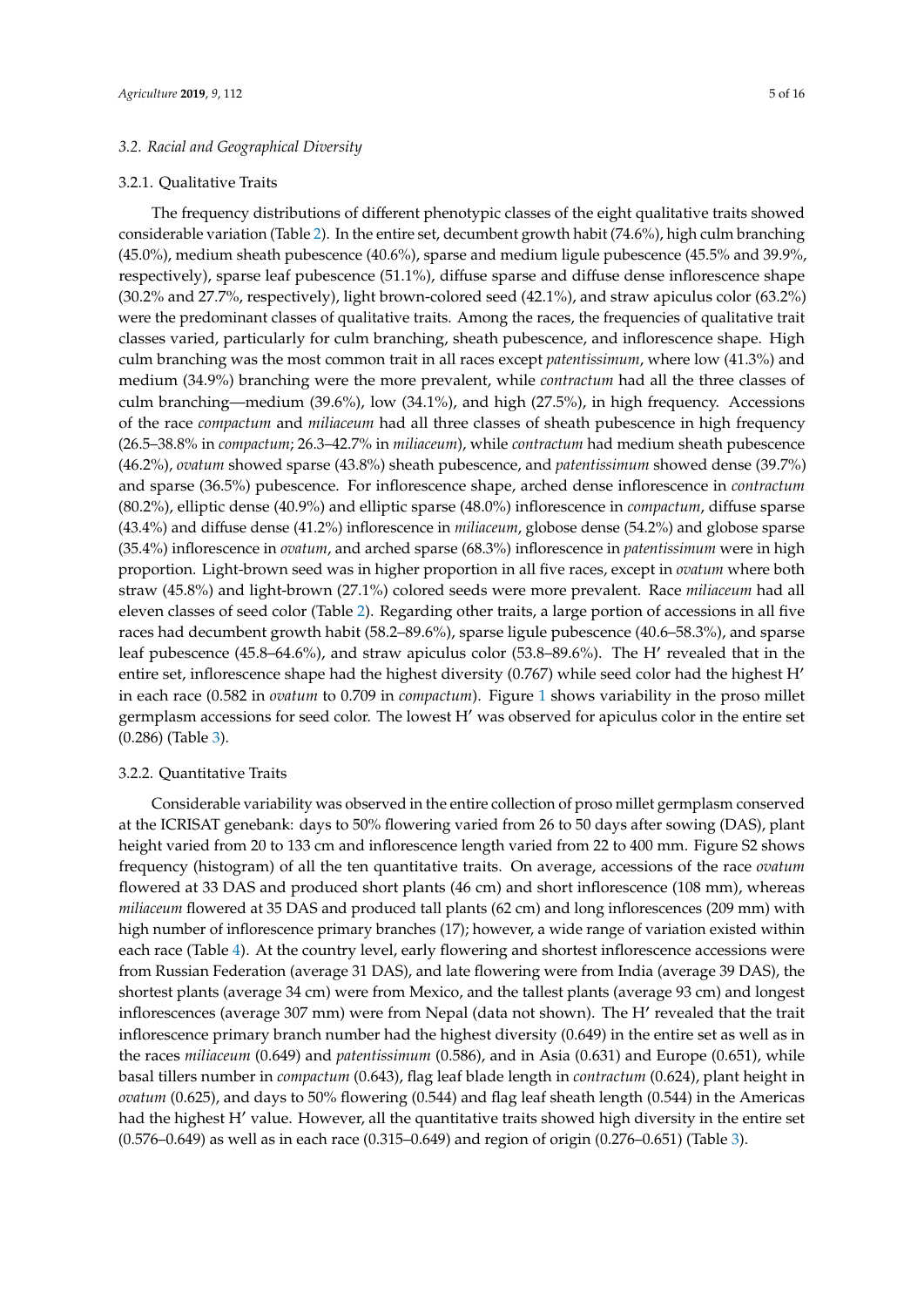$\overline{\phantom{0}}$ 

 $\sim$ 

|                     |                  |                          |            | Race       |           |               |                   |
|---------------------|------------------|--------------------------|------------|------------|-----------|---------------|-------------------|
| Trait               | Class            | compactum                | contractum | miliaceum  | ovatum    | patentissimum | <b>Entire Set</b> |
| Growth habit        | Decumbent        | $85(86.7)$ +             | 53 (58.2)  | 407 (75.5) | 43 (89.6) | 38 (60.3)     | 627 (74.6)        |
|                     | Erect            | 11(11.2)                 | 24(26.4)   | 93 (17.3)  | 3(6.3)    | 18(28.6)      | 149 (17.8)        |
|                     | Erect geniculate | 2(2.0)                   | 14 (15.4)  | 39(7.2)    | 2(4.2)    | 7(11.1)       | 64 (7.6)          |
| Culm branching      | High             | 48 (49.0)                | 25(27.5)   | 269 (49.9) | 21(43.8)  | 15(23.8)      | 379 (45.0)        |
|                     | Low              | 14 (14.3)                | 31(34.1)   | 93 (17.3)  | 1(2.1)    | 26(41.3)      | 165(19.6)         |
|                     | Medium           | 36 (36.7)                | 36(39.6)   | 177 (32.8) | 26 (54.2) | 22 (34.9)     | 297 (35.4)        |
| Sheath pubescence   | Dense            | 26(26.5)                 | 23(25.3)   | 167(31.0)  | 7(14.6)   | 25(39.7)      | 249 (29.5)        |
|                     | Medium           | 34 (34.7)                | 42(46.2)   | 230 (42.7) | 20(21.7)  | 15(23.8)      | 341 (40.6)        |
|                     | Sparse           | 38 (38.8)                | 27(29.7)   | 142 (26.3) | 21 (43.8) | 23(36.5)      | 251 (29.9)        |
| Ligule pubescence   | Dense            | 17(17.3)                 | 8(9.9)     | 85 (15.8)  | 4(8.3)    | 9(14.3)       | 124 (14.6)        |
|                     | Medium           | 30(30.6)                 | 34 (37.4)  | 235(43.6)  | 16(33.3)  | 20(31.7)      | 335 (39.9)        |
|                     | Sparse           | 51(52.0)                 | 50 (54.9)  | 219 (40.6) | 28 (58.3) | 34 (54.0)     | 382 (45.5)        |
| Leaf pubescence     | Dense            | 17(17.3)                 | 8(8.8)     | 79 (14.7)  | 4(8.3)    | 6(9.5)        | 114 (13.6)        |
|                     | Medium           | 26(26.5)                 | 28 (30.8)  | 213(39.5)  | 13(21.1)  | 17(27.0)      | 297 (35.4)        |
|                     | Sparse           | 55(56.1)                 | 56(61.5)   | 247 (45.8) | 31 (64.6) | 40(63.5)      | 430(51.1)         |
| Inflorescence shape | Arched dense     | 3(3.1)                   | 73 (80.2)  | 47(8.7)    |           | 1(1.6)        | 124 (14.8)        |
|                     | Arched sparse    | 2(2.0)                   | 5(5.5)     | 13(2.4)    |           | 43(68.3)      | 63(7.5)           |
|                     | Diffuse dense    | 1(1.0)                   | 2(2.2)     | 222 (41.2) |           | 8(12.7)       | 233 (27.7)        |
|                     | Diffuse sparse   | 4(4.1)                   | 3(3.3)     | 234 (43.4) | 2(4.2)    | 11(17.5)      | 254 (30.2)        |
|                     | Elliptic dense   | 40 (40.9)                | 2(2.2)     | 16(3.0)    | 1(2.1)    |               | 59(7.0)           |
|                     | Elliptic sparse  | 47 (48.0)                | 7(7.7)     | 6(1.1)     | 2(4.2)    |               | 62(7.4)           |
|                     | Globose dense    | 1(1.0)                   |            |            | 26 (54.2) |               | 27(3.2)           |
|                     | Globose sparse   | $\overline{\phantom{a}}$ |            | 1(0.2)     | 17(35.4)  |               | 18(2.1)           |
| Seed color          | <b>Black</b>     | $\overline{a}$           | 1(1.1)     | 2(0.4)     |           |               | 3(0.4)            |
|                     | Brown            |                          |            | 4(0.7)     |           |               | 4(0.5)            |
|                     | Dark brown       | 3(3.1)                   | 1(1.1)     | 8(1.5)     |           |               | 12(1.4)           |
|                     | Dark green       |                          | 1(1.1)     | 4(0.7)     |           |               | 5(0.6)            |
|                     | Dark olive green | 1(1.0)                   |            | 39(7.2)    |           | 3(4.8)        | 43(5.1)           |
|                     | Dark red         | 12(12.2)                 | 2(2.2)     | 8(1.5)     | 2(4.2)    |               | 24(2.9)           |
|                     | Light brown      | 35(35.7)                 | 28 (30.8)  | 255 (47.3) | 13(27.1)  | 23(36.5)      | 354 (42.1)        |
|                     | Light red        | 9(9.2)                   | 7(7.8)     | 31(5.8)    | 5(10.4)   | 2(3.2)        | 55(6.5)           |

Olive green - 2 (2.2) 13 (2.4) - 4 (6.3) 19 (2.3)

Table 2. Frequency of phenotypic classes of each qualitative trait in the five races and in the entire set of proso millet germplasm conserved at the ICRISAT genebank, Patancheru, India.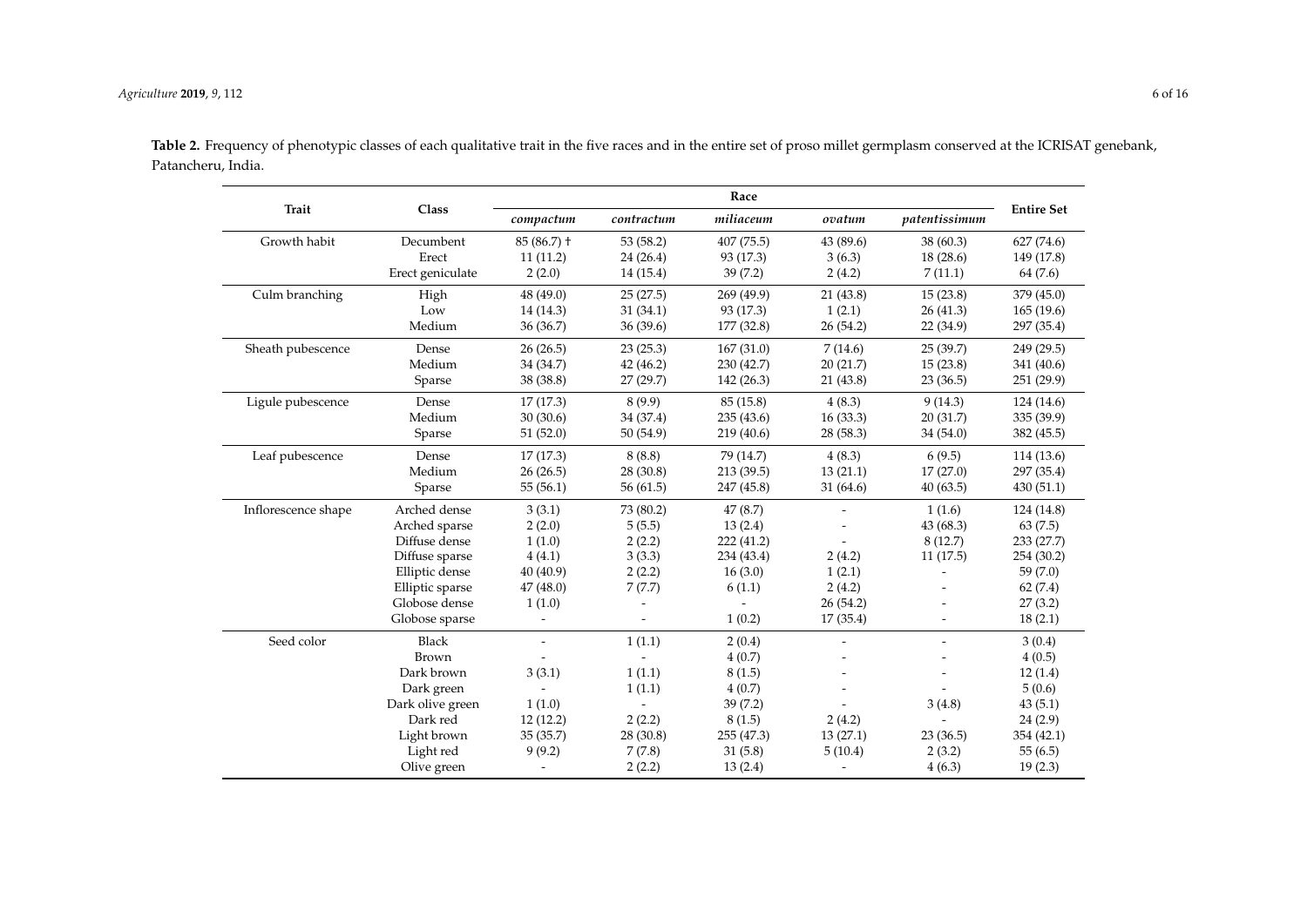| Trait          |              | Race      |            |            |           |               |                   |
|----------------|--------------|-----------|------------|------------|-----------|---------------|-------------------|
|                | <b>Class</b> | compactum | contractum | miliaceum  | ovatum    | patentissimum | <b>Entire Set</b> |
|                | Straw        | 17(17.3)  | 28(30.8)   | 93 (17.3)  | 22(45.8)  | 20(31.7)      | 180(21.4)         |
|                | White        | 21(21)    | 22(24.2)   | 82 (15.2)  | 6(12.5)   | 11 (17.5)     | 142 (16.9)        |
| Apiculus color | Purple       | 24 (24.5) | 19 (20.9)  | 249 (46.2) | 5(10.4)   | 12(19.0)      | 309(36.8)         |
|                | Straw        | 74 (75.5) | 73 (80.2)  | 290 (53.8) | 43 (89.6) | 51 (81.0)     | 531 (63.2)        |

**Table 2.** *Cont.*

† values within parentheses indicate the percentage of accessions in each phenotypic classes of each qualitative trait.

Table 3. Shannon–Weaver diversity indices (H') of eight qualitative and ten quantitative traits in the entire set, five races and regions of proso millet germplasm conserved at the ICRISAT genebank, Patancheru, India.

<span id="page-6-1"></span><span id="page-6-0"></span>

| <b>Trait</b>                             | Entire | Race      |            |                            |        |               | Region   |       |        |
|------------------------------------------|--------|-----------|------------|----------------------------|--------|---------------|----------|-------|--------|
|                                          |        | compactum | contractum | miliaceum                  | ovatum | patentissimum | Americas | Asia  | Europe |
|                                          |        |           |            | Qualitative traits         |        |               |          |       |        |
| Growth habit                             | 0.313  | 0.195     | 0.415      | 0.306                      | 0.176  | 0.394         | 0.171    | 0.436 | 0.293  |
| Culm branching                           | 0.455  | 0.432     | 0.472      | 0.441                      | 0.336  | 0.467         | 0.374    | 0.436 | 0.460  |
| Sheath pubescence                        | 0.472  | 0.472     | 0.462      | 0.468                      | 0.437  | 0.467         | 0.413    | 0.430 | 0.320  |
| Ligule pubescence                        | 0.437  | 0.437     | 0.396      | 0.443                      | 0.386  | 0.424         | 0.371    | 0.458 | 0.293  |
| Leaf pubescence                          | 0.426  | 0.426     | 0.381      | 0.437                      | 0.366  | 0.376         | 0.171    | 0.454 | 0.272  |
| Inflorescence shape                      | 0.767  | 0.490     | 0.354      | 0.520                      | 0.454  | 0.388         | 0.647    | 0.728 | 0.732  |
| Seed color                               | 0.716  | 0.709     | 0.685      | 0.698                      | 0.582  | 0.637         | 0.508    | 0.737 | 0.830  |
| Apiculus color                           | 0.286  | 0.242     | 0.221      | 0.300                      | 0.145  | 0.212         | 0.171    | 0.294 | 0.252  |
| Mean                                     | 0.484  | 0.425     | 0.423      | 0.451                      | 0.360  | 0.420         | 0.353    | 0.497 | 0.431  |
|                                          |        |           |            | <b>Ouantitative traits</b> |        |               |          |       |        |
| Days to 50% flowering                    | 0.585  | 0.568     | 0.588      | 0.572                      | 0.315  | 0.484         | 0.544    | 0.594 | 0.478  |
| Plant height (cm)                        | 0.576  | 0.567     | 0.607      | 0.602                      | 0.625  | 0.565         | 0.461    | 0.621 | 0.600  |
| Basal tillers number                     | 0.593  | 0.643     | 0.603      | 0.604                      | 0.566  | 0.562         | 0.276    | 0.540 | 0.579  |
| Flag leaf blade length (mm)              | 0.618  | 0.629     | 0.624      | 0.600                      | 0.568  | 0.519         | 0.541    | 0.622 | 0.609  |
| Flag leaf blade width (mm)               | 0.609  | 0.420     | 0.558      | 0.558                      | 0.506  | 0.556         | 0.471    | 0.605 | 0.531  |
| Flag leaf sheath length (mm)             | 0.635  | 0.508     | 0.591      | 0.626                      | 0.565  | 0.556         | 0.544    | 0.585 | 0.569  |
| Peduncle length (mm)                     | 0.622  | 0.614     | 0.584      | 0.625                      | 0.620  | 0.579         | 0.509    | 0.604 | 0.592  |
| Panicle exsertion (mm)                   | 0.598  | 0.571     | 0.584      | 0.595                      | 0.526  | 0.584         | 0.471    | 0.600 | 0.604  |
| Inflorescence length (mm)                | 0.628  | 0.491     | 0.561      | 0.626                      | 0.598  | 0.561         | 0.471    | 0.602 | 0.598  |
| Inflorescence primary<br>branches number | 0.649  | 0.598     | 0.604      | 0.649                      | 0.601  | 0.586         | 0.403    | 0.631 | 0.651  |
| Mean                                     | 0.611  | 0.561     | 0.590      | 0.606                      | 0.549  | 0.555         | 0.469    | 0.600 | 0.581  |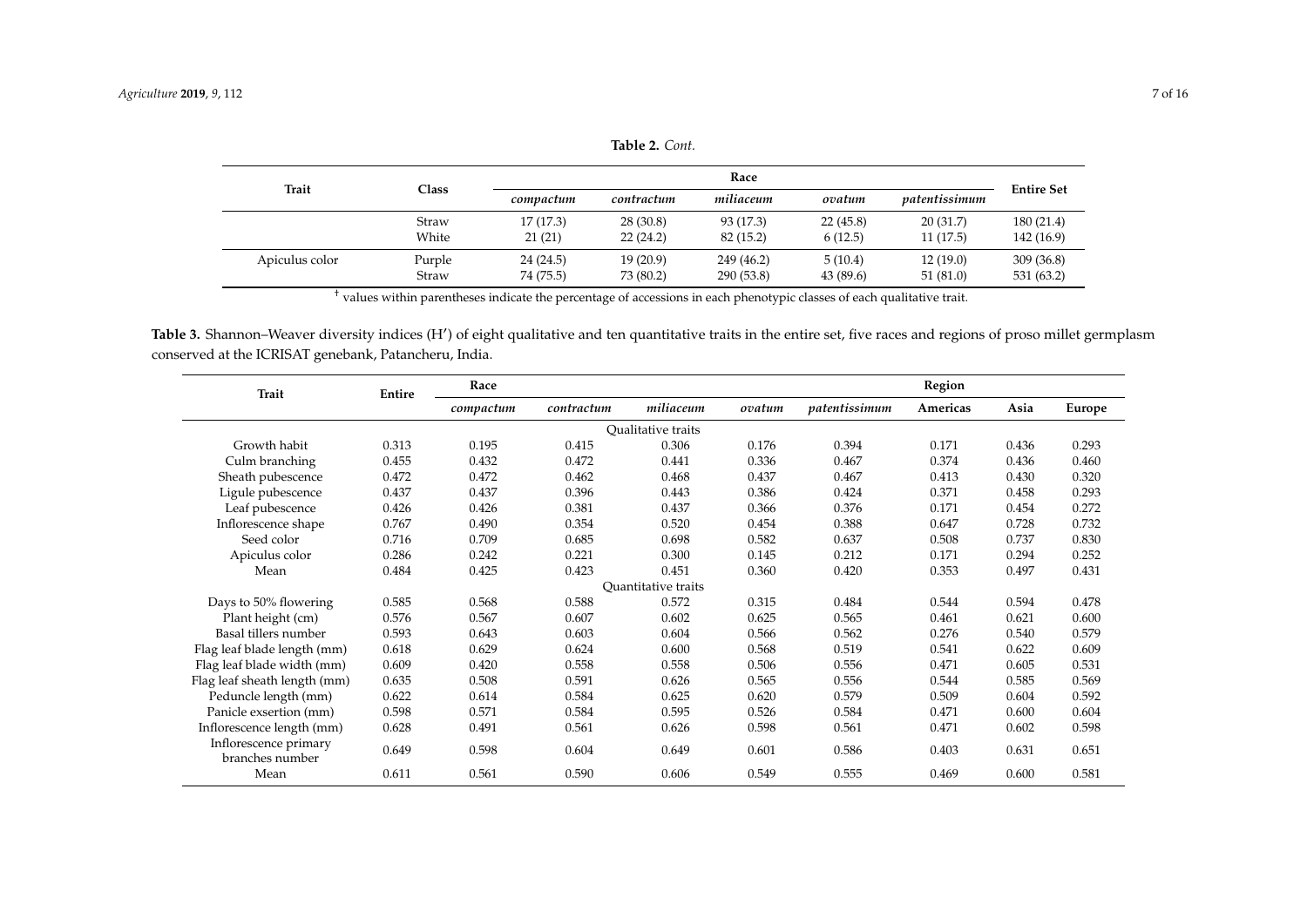| <b>Trait</b>    | Mean <sup>\$</sup> |                 |               |                               |                |                                | Range      |            |            |                       |            |                                |
|-----------------|--------------------|-----------------|---------------|-------------------------------|----------------|--------------------------------|------------|------------|------------|-----------------------|------------|--------------------------------|
|                 | CP <sup>†</sup>    | CT              | <b>ML</b>     | $\overline{\text{O}}\text{V}$ | PA             | Entire set (849<br>Accessions) | CP         | CT         | ML         | $\overline{\text{O}}$ | PA         | Entire set (849<br>Accessions) |
| $DF^{\ddagger}$ | 33 c $(2.5)$ +     | $34$ ab $(3.0)$ | 35a(3.5)      | 33 c $(1.8)$                  | 34 ab $(4.5)$  | 34(3.4)                        | $29 - 40$  | $28 - 44$  | $26 - 49$  | $30 - 40$             | $30 - 50$  | $26 - 50$                      |
| <b>PLHT</b>     | 52 b (12.9)        | 59 a $(1.9)$    | 62 a $(18.1)$ | 46c(7.5)                      | 58 a (16.8)    | 59 (17.6)                      | $25 - 110$ | $25 - 118$ | $23 - 113$ | $25 - 60$             | $20 - 120$ | $20 - 133$                     |
| <b>BTN</b>      | 3 b (1.2)          | 3 b (1.3)       | 4a(1.5)       | 4a(1.2)                       | 3 b (1.3)      | 4(1.4)                         | $1 - 7$    | $1 - 8$    | $1 - 9$    | $2 - 7$               | $1 - 9$    | $1 - 9$                        |
| <b>FLBL</b>     | 212 ab (48.9)      | 214 ab (59.1)   | 229 a (54.2)  | 205 b (33.0)                  | 205 b (47.4)   | 222(53.5)                      | $90 - 320$ | 80-380     | $90 - 370$ | 140-280               | 130-340    | 80-380                         |
| <b>FLBW</b>     | 21 b (5.5)         | 19c(6.1)        | 19 c $(5.8)$  | 24a(5.1)                      | 16 d $(5.2)$   | 19(6.0)                        | $9 - 30$   | $6 - 30$   | $7 - 30$   | $14 - 30$             | $6 - 30$   | $6 - 30$                       |
| <b>FLSL</b>     | 76 b (16.4)        | 81 a (17.6)     | 84 a (16.5)   | 70c(11.1)                     | 82 a (13.6)    | 82 (16.6)                      | $50 - 170$ | $40 - 140$ | $30 - 140$ | $55 - 100$            | $50 - 120$ | $30 - 170$                     |
| PEDL            | 191 ab (71.8)      | 197 ab (67.6)   | 175 bc (58.8) | 164 c (49.7)                  | 206 a (78.4)   | 181 (63.6)                     | 50-370     | 60-400     | 15-380     | $55 - 270$            | 70–400     | 15–400                         |
| <b>PANEX</b>    | 116 ab (68.8)      | 117 ab (59.4)   | 91 c $(53.6)$ | 99 bc (54.6)                  | 124 a $(78.0)$ | 100(59.8)                      | $0 - 270$  | $20 - 300$ | $0 - 280$  | $0 - 300$             | $0 - 320$  | $0 - 320$                      |
| <b>INFL</b>     | 145 b (41.9)       | 191 a (51.2)    | 209a(53.5)    | 108c(16.6)                    | 198 a (50.9)   | 193 (58.2)                     | 80-370     | 110-400    | $22 - 350$ | $70 - 140$            | 120-380    | $22 - 400$                     |
| <b>INF-PBN</b>  | 16 ab $(3.5)$      | 15 ab $(4.8)$   | 17a(4.1)      | $15$ ab $(3.6)$               | 14 b (3.4)     | 16(4.2)                        | $8 - 24$   | $5 - 26$   | $5 - 29$   | $7 - 25$              | $7 - 23$   | $5 - 29$                       |

**Table 4.** Mean and range of proso millet germplasm conserved at the ICRISAT genebank for agronomic traits.

<span id="page-7-0"></span><sup>‡</sup> DF: days to 50% flowering; PLHT: plant height (cm); BTN: basal tillers number; FLBL: flag leaf blade length (mm); FLBW: flag leaf blade width (mm); FLSL: flag leaf sheath length (mm); PEDL: peduncle length (mm); PANEX: panicle exsertion (mm); INFL: inflorescence length (mm); INF-PBN: inflorescence primary branches number. # CP: *compactum*; CT: *contractum*; ML: *miliaceum*; OV: *ovatum;* PA: *patentissimum.* \$ Means of races were tested following the Newman–Keuls test [\[18,](#page-14-18)[19\]](#page-15-9). Means followed by the same letters are not significant at *p* ≤ 0.05 and means followed by different letters are significant at  $p \le 0.05$ . <sup>†</sup> value within parentheses indicate standard deviation.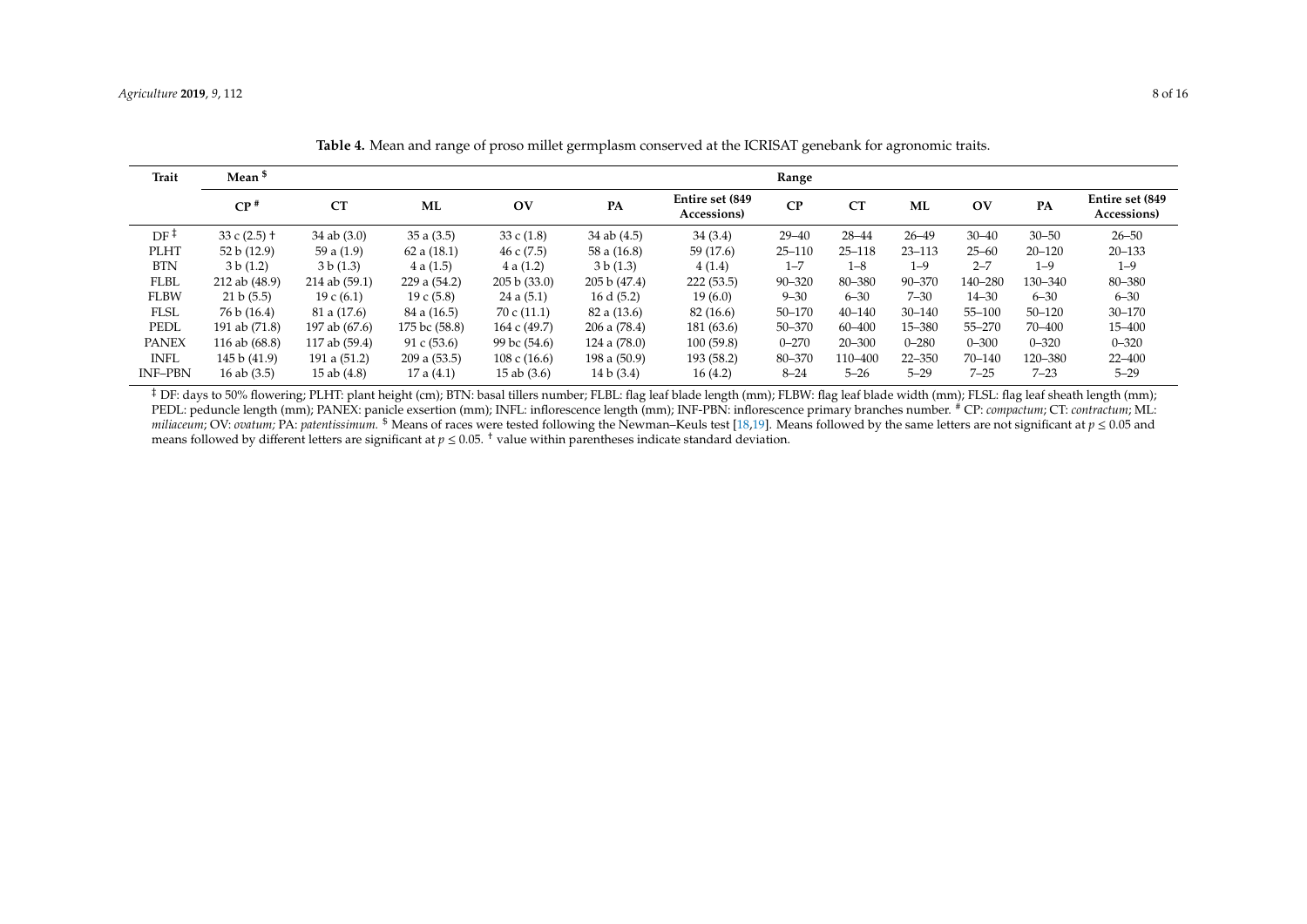<span id="page-8-0"></span>

**Figure 1.** Variability in the proso millet germplasm accessions for seed color. **Figure 1.** Variability in the proso millet germplasm accessions for seed color.

Gower's phenotypic distance constructed based on 18 traits including 8 qualitative traits and 10 quantitative traits using 841 accessions revealed an average distance of 0.261, varying from 0.010 10 quantitative traits using 841 accessions revealed an average distance of 0.261, varying from 0.010<br>between IPm 2011 and IPm 2012 to 0.591 between IPm 370 and IPm 2806, and the top ten pairs of the most diverse [a](#page-8-1)ccessions were identified (Table 5). On average, *miliaceum* had the highest among accessions within race pairwise distance (0.254) while the lowest was seen in *ovatum* (0.192). *miliaceum* and *ovatum* showed the highest divergence with each other (0.275), while the lowest The races *miliaceum* and *ovatum* showed the highest divergence with each other (0.275), while the lowest divergence was observed between *compactum* and *ovatum* (0.229).(Table 6). Clustering of accessions divergence was observed between *compactum* and *ovatum* (0.229) (Table [6\)](#page-8-2). Clustering of accessions based on Gower's distance matrix following the neighbor-joining method revealed three major groups of accessions: Cluster I (C-I) largely contained accessions from Asia, Cluster II (C-II) represented accessions from Europe, and Cluster III (C-III) represented accessions from both Asia and Europe accessions from Europe, and Cluster III (C-III) represented accessions from both Asia and Europe<br>(Figure 2). Accessions of *miliaceum, contractum,* and *patentissimum* were found in all three clusters, while those of *ovatum* and *contractum* were found mostly in C-II and C-III. Principal component analysis revealed the first three principal components (PCs) as important, explaining about 73.32% of the total variance. Plant height, flag leaf blade length, flag leaf sheath length, and inflorescence length contributed largely to PC1, which explained about 37.19% of the total variance (Table [7\)](#page-9-1).

| <b>Top Ten Pairs of Accessions</b> | <b>Gower's Phenotypic Distance</b> |
|------------------------------------|------------------------------------|
| IPm 370 and IPm 2806               | 0.591                              |
| IPm 381 and IPm 2734               | 0.586                              |
| IPm $381$ and IPm $2747$           | 0.581                              |
| IPm $460$ and IPm $2747$           | 0.579                              |
| IPm 370 and IPm 2734               | 0.578                              |
| IPm 2748 and IPm 381               | 0.578                              |
| IPm 381 and IPm 2806               | 0.575                              |
| IPm 2748 and IPm 370               | 0.575                              |
| IPm $381$ and IPm $2723$           | 0.574                              |
| IPm 362 and IPm 2734               | 0.572                              |

<span id="page-8-1"></span>**Table 5.** Most diverse pairs of accessions identified in the entire set using Gower's distance.

**Table 6.** Average phenotypic distance among races.

<span id="page-8-2"></span>

| Race          | compactum | contractum | miliaceum | ovatum |
|---------------|-----------|------------|-----------|--------|
| contractum    | 0.269     |            |           |        |
| miliaceum     | 0.264     | 0.266      |           |        |
| ovatum        | 0.229     | 0.274      | 0.275     |        |
| patentissimum | 0.266     | 0.254      | 0.267     | 0.274  |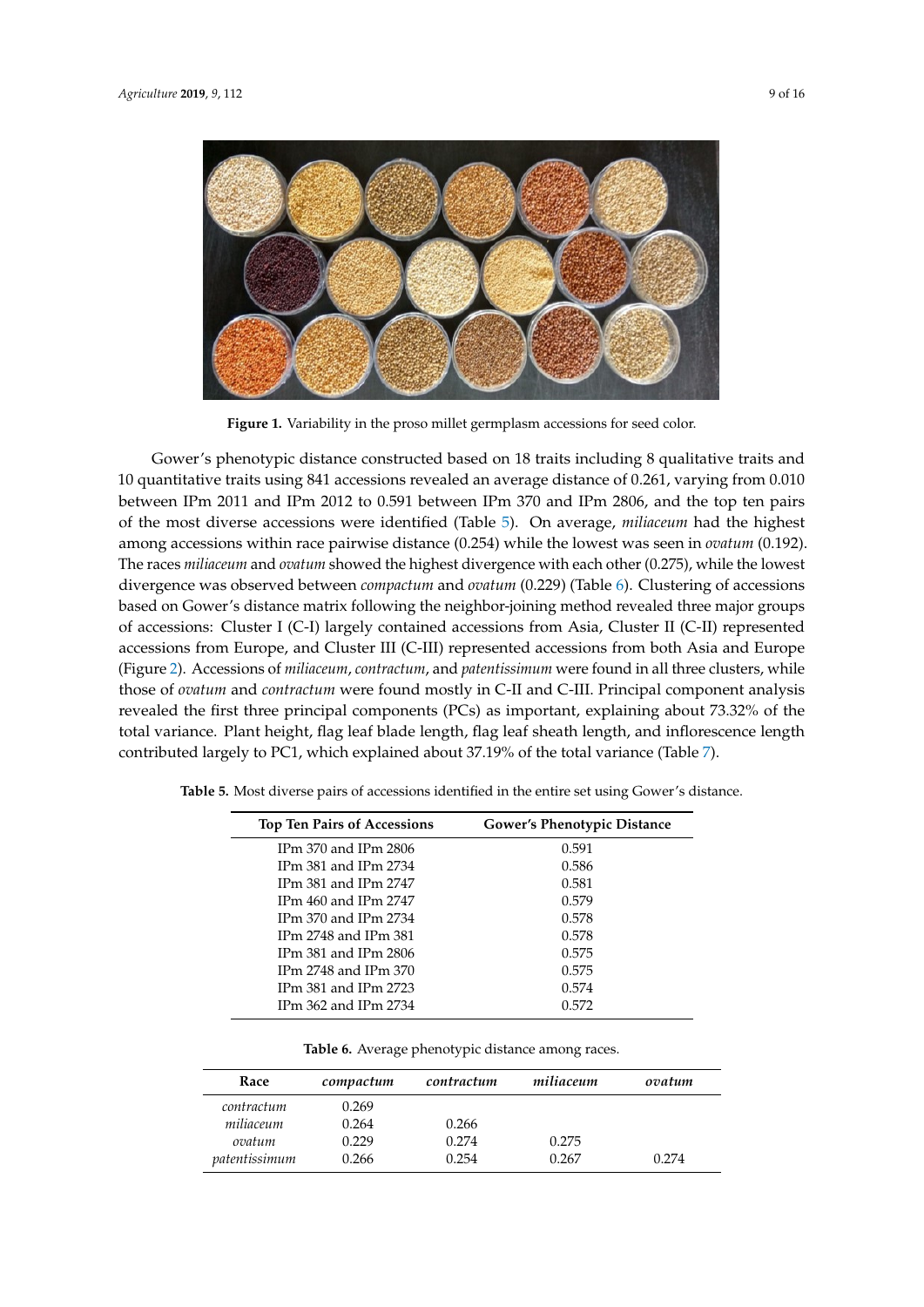<span id="page-9-0"></span>

**Figure 2.** Neighbor-joining clustering of proso millet accessions based on morpho-agronomic traits. **Figure 2.** Neighbor-joining clustering of proso millet accessions based on morpho-agronomic traits. Color code: pink—Europe; green—Asia; blue—the Americas. Color code: pink—Europe; green—Asia; blue—the Americas.

<span id="page-9-1"></span>

|                  |  |  |  | Table 7. Principal component analysis of proso millet germplasm conserved at the ICRISAT |  |  |
|------------------|--|--|--|------------------------------------------------------------------------------------------|--|--|
| genebank, India. |  |  |  |                                                                                          |  |  |

| <b>Principal Component (PC)</b>       | PC <sub>1</sub> | PC2     | PC <sub>3</sub> |
|---------------------------------------|-----------------|---------|-----------------|
| Eigenvalue                            | 3.72            | 2.33    | 1.28            |
| Percent variance                      | 37.19%          | 23.3%   | 12.83%          |
| Trait                                 |                 |         |                 |
| Days to 50% flowering                 | 0.06            | $-0.41$ | 0.50            |
| Plant height (cm)                     | 0.46            | 0.00    | 0.28            |
| Basal tillers number                  | 0.15            | $-0.23$ | $-0.26$         |
| Flag leaf blade length (mm)           | 0.44            | $-0.13$ | $-0.18$         |
| Flag leaf blade width (mm)            | 0.28            | 0.16    | $-0.56$         |
| Flag leaf sheath length (mm)          | 0.40            | 0.05    | 0.04            |
| Peduncle length (mm)                  | 0.19            | 0.58    | 0.18            |
| Panicle exsertion (mm)                | 0.08            | 0.60    | 0.20            |
| Inflorescence length (mm)             | 0.42            | $-0.15$ | 0.32            |
| Inflorescence primary branches number | 0.34            | $-0.13$ | $-0.27$         |

# 3.2.3. Trait-Specific Sources

In the entire collection, 12 accessions flowered in <30 days (26 to 29 DAS), eight of them from in the entire collection, 12 accessions flowered in <30 days (26 to 29 DAS), eight of them from<br>the Russian Federation (IPm 2577, IPm 2601, IPm 2526, IPm 2510, IPm 2527, IPm 2774, IPm 2509, IPm 2521), one from Syria (IPm 2903), and three with unknown origin (IPm 2273, IPm 2035, IPm 2007); six accessions had inflorescence length of over 350 mm (IPm 2661, IPm 2660, IPm 2095, IPm 2198, IPm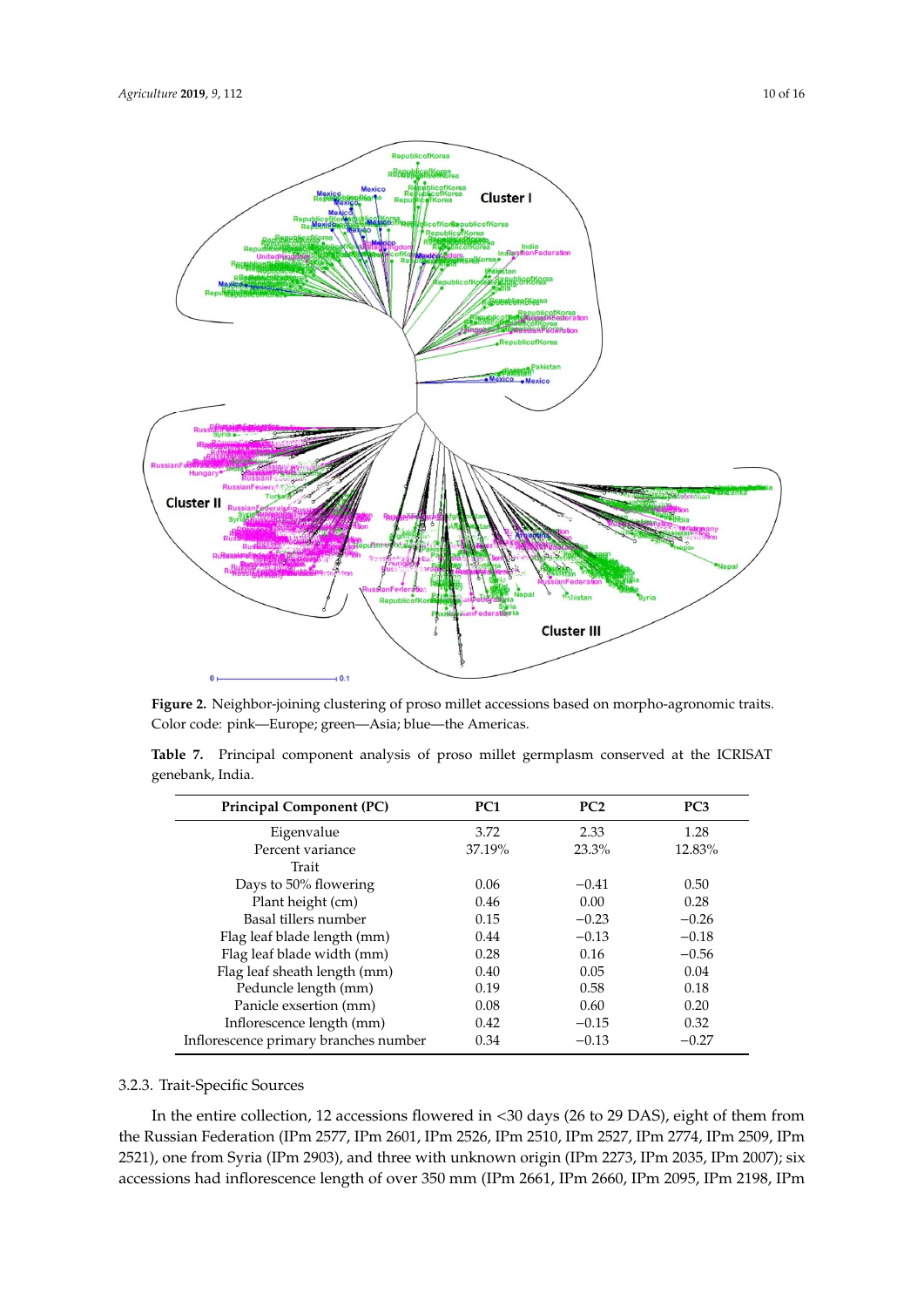2107, IPm 2197); and four accessions (IPm 2198, IPm 2100, IPm 2197, IPm 2200) were over 125 cm tall (125–133 cm); 8 accessions (IPm 2535, IPm 370, IPm 381, IPm 79, IPm 121, IPm 2140, IPm 2122, IPm 38) had a maximum seed length of 3.5–4.3 mm.

## 3.2.4. Trait Associations

Correlations among agronomic traits were estimated in the entire set and in each race (Table [8\)](#page-12-0). In the entire set, days to 50% flowering was significantly and positively correlated with plant height, basal tillers number, flag leaf blade length, and inflorescence length, while it was significantly negatively correlated with flag leaf blade width, peduncle length, and panicle exsertion. Peduncle length and panicle exsertion in the entire set and in each race showed significant negative correlations with days to 50% flowering (except panicle exsertion in *ovatum*, which showed positive correlation with days to 50% flowering). Days to 50% flowering in the entire set and in *miliaceum* showed significantly positive correlation with plant height, while *ovatum* showed negatively significant correlation. Similarly, inflorescence length in the entire set showed significant positive correlation with days to 50% flowering, plant height, basal tillers number, flag leaf blade length, flag leaf blade width, flag leaf sheath length, peduncle length, and inflorescence primary branches number; however, the magnitude of correlations differed within each race. For instance, inflorescence length showed significant positive correlations: with peduncle length and panicle exsertion in *ovatum*; with days to 50% flowering, plant height, flag leaf blade length, flag leaf sheath length, and inflorescence primary branches number in *patentissimum*; with all traits in *miliaceum*; and with plant height, basal tillers, flag leaf blade length, flag leaf blade width, and flag leaf sheath length in *contractum* and *compactum*. This signifies that while estimating correlation, we must also consider existing racial characteristics/groups because correlations depend on the nature of the population.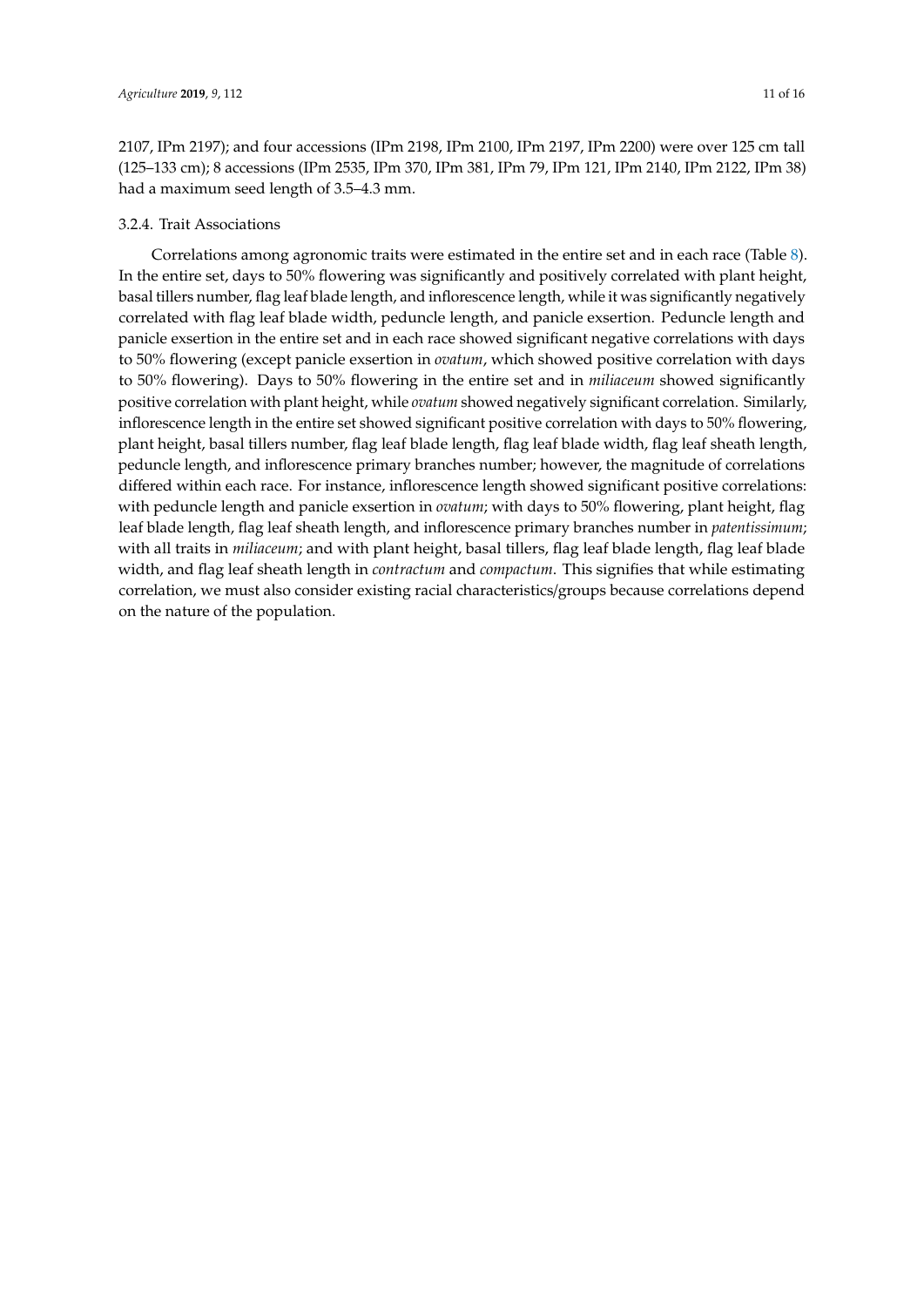|               | $DF^*$     | <b>PLHT</b> | <b>BTN</b> | <b>FLBL</b> | <b>FLBW</b> | <b>FLSL</b> | <b>PEDL</b> | <b>PANEX</b> | <b>INFL</b> |
|---------------|------------|-------------|------------|-------------|-------------|-------------|-------------|--------------|-------------|
| <b>PLHT</b>   |            |             |            |             |             |             |             |              |             |
| Entire        | $0.259**$  |             |            |             |             |             |             |              |             |
| compactum     | $-0.126$   |             |            |             |             |             |             |              |             |
| contractum    | 0.008      |             |            |             |             |             |             |              |             |
| miliaceum     | $0.296**$  |             |            |             |             |             |             |              |             |
| ovatum        | $-0.566**$ |             |            |             |             |             |             |              |             |
| patentissimum | 0.187      |             |            |             |             |             |             |              |             |
| <b>BTN</b>    |            |             |            |             |             |             |             |              |             |
| Entire        | $0.092**$  | $0.183**$   |            |             |             |             |             |              |             |
| compactum     | 0.065      | $0.200*$    |            |             |             |             |             |              |             |
| contractum    | 0.006      | 0.121       |            |             |             |             |             |              |             |
| miliaceum     | 0.078      | $0.214**$   |            |             |             |             |             |              |             |
| ovatum        | 0.094      | $-0.024$    |            |             |             |             |             |              |             |
| patentissimum | 0.211      | $-0.02$     |            |             |             |             |             |              |             |
| <b>FLBL</b>   |            |             |            |             |             |             |             |              |             |
| Entire        | $0.117**$  | $0.656**$   | $0.338**$  |             |             |             |             |              |             |
| compactum     | 0.101      | $0.479**$   | $0.358**$  |             |             |             |             |              |             |
| contractum    | $-0.001$   | $0.634**$   | $0.371**$  |             |             |             |             |              |             |
| miliaceum     | 0.074      | $0.686**$   | $0.341**$  |             |             |             |             |              |             |
| ovatum        | $-0.104$   | 0.078       | $0.286*$   |             |             |             |             |              |             |
| patentissimum | $0.377**$  | $0.693**$   | 0.135      |             |             |             |             |              |             |
| <b>FLBW</b>   |            |             |            |             |             |             |             |              |             |
| Entire        | $-0.265**$ | $0.267**$   | $0.118**$  | $0.524**$   |             |             |             |              |             |
| compactum     | $-0.136$   | $0.446**$   | $0.289**$  | $0.593**$   |             |             |             |              |             |
| contractum    | $-0.164$   | $0.515**$   | $0.287**$  | $0.709**$   |             |             |             |              |             |
| miliaceum     | $-0.273**$ | $0.295**$   | $0.088*$   | $0.556**$   |             |             |             |              |             |
| ovatum        | $-0.383**$ | $0.350*$    | $0.353*$   | $0.539**$   |             |             |             |              |             |
| patentissimum | $-0.147$   | $0.514**$   | $-0.347**$ | $0.373**$   |             |             |             |              |             |
| <b>FLSL</b>   |            |             |            |             |             |             |             |              |             |
| Entire        | 0.037      | $0.597**$   | $0.101**$  | $0.551**$   | $0.410**$   |             |             |              |             |
| compactum     | $-0.171$   | $0.417**$   | 0.051      | $0.423**$   | $0.227*$    |             |             |              |             |
| contractum    | 0.023      | $0.728**$   | $0.295**$  | $0.637**$   | $0.530**$   |             |             |              |             |
| miliaceum     | $-0.006$   | $0.574**$   | 0.079      | $0.547**$   | $0.544**$   |             |             |              |             |
| ovatum        | $-0.146$   | 0.249       | 0.205      | $0.453**$   | $0.332*$    |             |             |              |             |
| patentissimum | 0.107      | $0.601**$   | $-0.082$   | $0.548**$   | $0.444**$   |             |             |              |             |

**Table 8.** Correlation coefficient among quantitative traits of the entire set and each race of proso millet germplasm conserved at the ICRISAT genebank, Patancheru, India.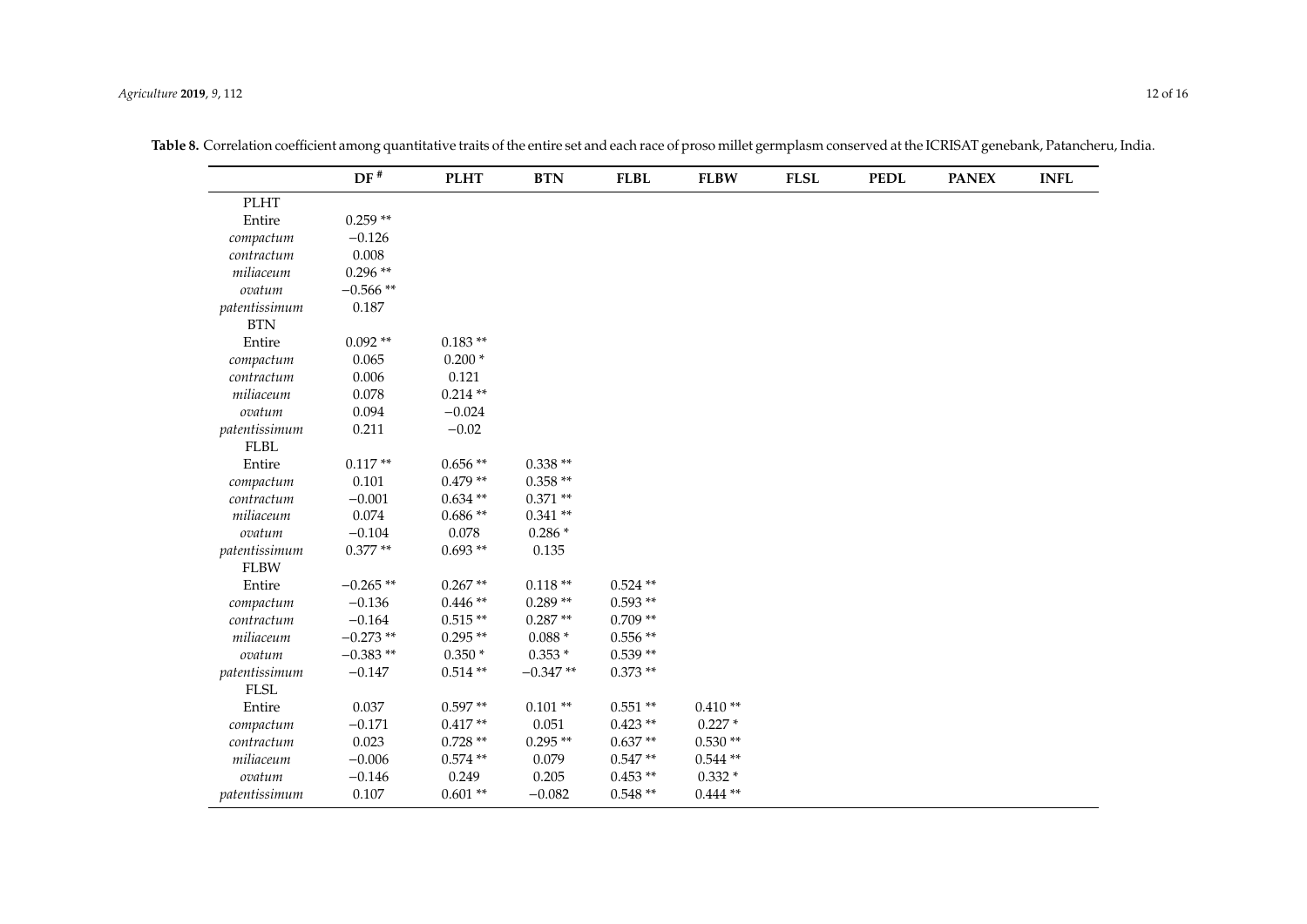| Table 8. Cont. |  |  |  |
|----------------|--|--|--|
|----------------|--|--|--|

|                | $DF^*$      | <b>PLHT</b> | <b>BTN</b> | <b>FLBL</b> | <b>FLBW</b> | <b>FLSL</b> | <b>PEDL</b> | <b>PANEX</b> | <b>INFL</b> |
|----------------|-------------|-------------|------------|-------------|-------------|-------------|-------------|--------------|-------------|
| <b>PEDL</b>    |             |             |            |             |             |             |             |              |             |
| Entire         | $-0.354$ ** | $0.380**$   | $-0.149**$ | $0.089**$   | $0.264$ **  | $0.341**$   |             |              |             |
| compactum      | $-0.561**$  | $0.592**$   | $-0.105$   | $-0.011$    | $0.279**$   | $0.219*$    |             |              |             |
| contractum     | $-0.349**$  | $0.519**$   | 0.044      | $0.270**$   | $0.314**$   | $0.448**$   |             |              |             |
| miliaceum      | $-0.268**$  | $0.381**$   | $-0.137**$ | $0.122**$   | $0.297**$   | $0.405**$   |             |              |             |
| ovatum         | $-0.524$ ** | $0.825**$   | $-0.285*$  | 0.028       | 0.076       | 0.277       |             |              |             |
| patentissimum  | $-0.666$ ** | $0.297*$    | $-0.241$   | 0.019       | $0.447**$   | 0.214       |             |              |             |
| <b>PANEX</b>   |             |             |            |             |             |             |             |              |             |
| Entire         | $-0.368**$  | $0.225**$   | $-0.193**$ | $-0.071*$   | $0.153**$   | $0.087*$    | $0.937**$   |              |             |
| compactum      | $-0.552**$  | $0.500**$   | $-0.138$   | $-0.104$    | $0.234*$    | 0.075       | $0.983**$   |              |             |
| contractum     | $-0.394**$  | $0.346**$   | $-0.064$   | 0.059       | 0.154       | 0.184       | $0.941**$   |              |             |
| miliaceum      | $-0.285**$  | $0.238**$   | $-0.175**$ | $-0.043$    | $0.152**$   | $0.141**$   | $0.951**$   |              |             |
| ovatum         | 0.006       | $0.476**$   | $-0.284*$  | $-0.142$    | $-0.178$    | $-0.101$    | $0.672**$   |              |             |
| patentissimum  | $-0.644**$  | 0.219       | $-0.241$   | $-0.047$    | $0.357**$   | 0.044       | $0.920**$   |              |             |
| <b>INFL</b>    |             |             |            |             |             |             |             |              |             |
| Entire         | $0.327**$   | $0.800**$   | $0.209**$  | $0.638**$   | $0.105**$   | $0.602**$   | $0.148**$   | $-0.021$     |             |
| compactum      | 0.086       | $0.709**$   | $0.270**$  | $0.568**$   | $0.264$ **  | $0.500**$   | 0.143       | 0.025        |             |
| contractum     | 0.19        | $0.746**$   | $0.244*$   | $0.686**$   | $0.429**$   | $0.712**$   | 0.14        | $-0.076$     |             |
| miliaceum      | $0.276**$   | $0.838**$   | $0.237**$  | $0.696**$   | $0.252**$   | $0.582**$   | $0.244$ **  | $0.086*$     |             |
| ovatum         | 0.192       | 0.257       | $-0.247$   | 0.003       | $-0.166$    | 0.014       | $0.313*$    | $0.309*$     |             |
| patentissimum  | $0.442**$   | $0.654**$   | 0.157      | $0.710**$   | 0.189       | $0.542**$   | $-0.113$    | $-0.192$     |             |
| <b>INF_PBN</b> |             |             |            |             |             |             |             |              |             |
| Entire         | 0.022       | $0.496**$   | $0.185**$  | $0.554$ **  | $0.390**$   | $0.350**$   | 0.003       | $-0.115**$   | $0.445**$   |
| compactum      | $0.235*$    | 0.002       | 0.133      | $0.218*$    | 0.077       | $-0.022$    | $-0.399**$  | $-0.431**$   | $0.264$ **  |
| contractum     | $-0.047$    | $0.588**$   | 0.192      | $0.689**$   | $0.566**$   | $0.456**$   | 0.114       | $-0.066$     | $0.544**$   |
| miliaceum      | $-0.035$    | $0.534**$   | $0.210**$  | $0.578**$   | $0.440**$   | $0.381**$   | $0.092*$    | $-0.022$     | $0.486*$    |
| ovatum         | $-0.061$    | $-0.008$    | $-0.031$   | 0.25        | $0.342*$    | 0.157       | $-0.08$     | $-0.231$     | 0.219       |
| patentissimum  | 0.104       | $0.601**$   | $-0.073$   | $0.427**$   | $0.471**$   | $0.297*$    | 0.062       | $-0.003$     | $0.384**$   |

<span id="page-12-0"></span>**#** DF: days to 50% flowering; PLHT: plant height (cm); BTN: basal tillers number; FLBL: flag leaf blade length (mm); FLBW: flag leaf blade width (mm); FLSL: flag leaf sheath length (mm); PEDL: peduncle length (mm); PANEX: panicle exsertion (mm); INFL: inflorescence length (mm); INF-PBN: inflorescence primary branches number. \* Significant at *p* ≤ 0.05; \*\* Significant at  $p \le 0.01$ .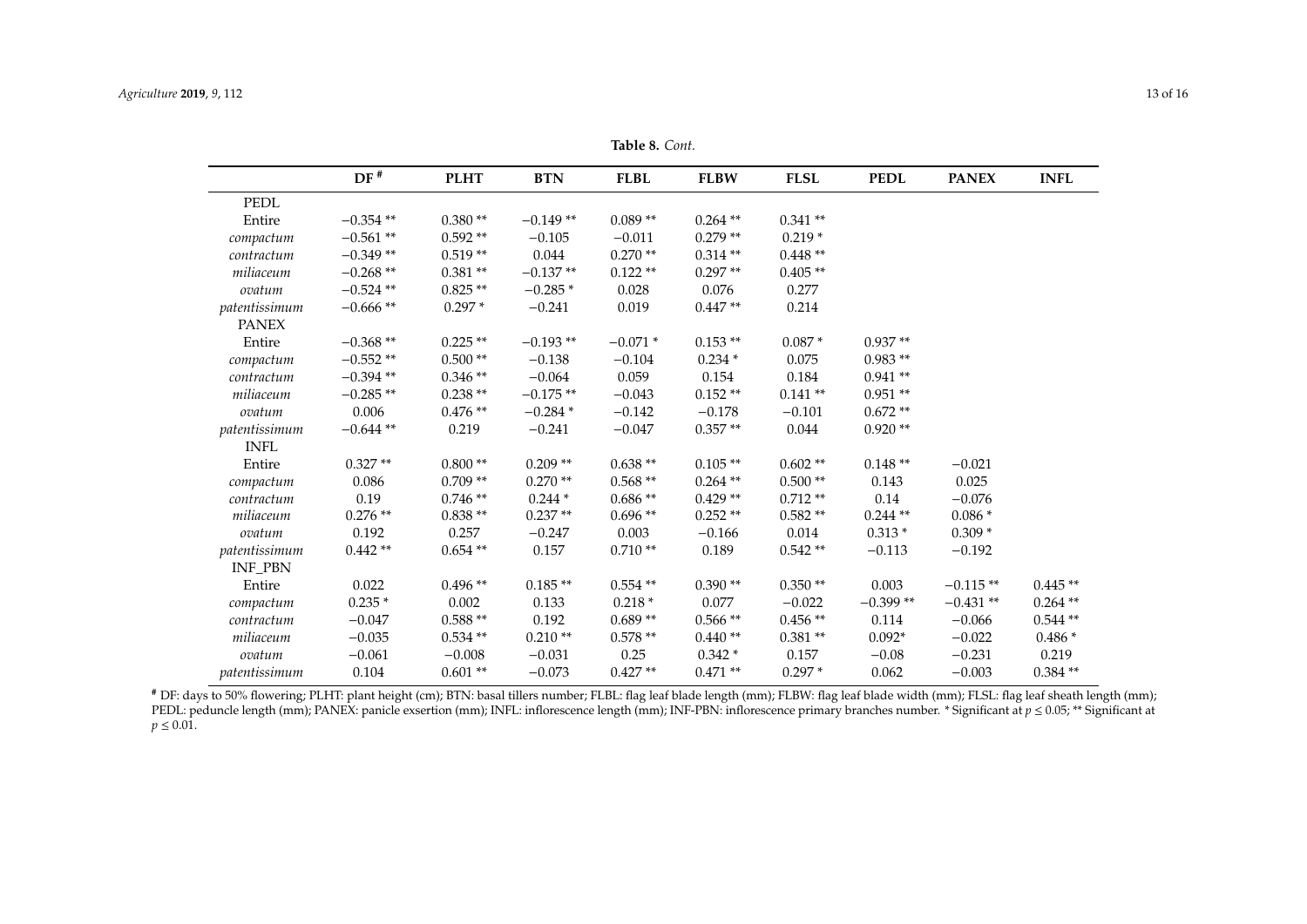## **4. Discussion**

Germplasm without sufficient characterization and evaluation data—particularly in case of low-research-priority crops like proso millet, limiting the use of germplasm in breeding programs due to extremely low funding for research and development compared to other major crops. This study provides a broad overview of variability in the global proso millet germplasm conserved at the ICRISAT genebank for morpho-agronomic traits, and investigated racial and geographical diversity. The majority of accessions in the ICRISAT proso millet collection belonged to *miliaceum* (63.5%), while the other races represented <11%, indicating the low representation of other races in the entire set. de Wet [\[1\]](#page-14-0) classified proso millet germplasm into five races based on panicle morphology and shape. Besides these characteristics, accessions also showed variations in different morpho-agronomic traits among the races. Frequencies of qualitative traits varied among the races, particularly for culm branching, sheath pubescence, and inflorescence shape. Most accessions in the *ovatum* flowered earlier, produced short plants, and short inflorescence, while *miliaceum* flowered late, produced tall plants, and long inflorescence. Accessions within *miliaceum* also had the highest phenotypic distance (0.254), while the lowest distance was seen in *ovatum* (0.192). Races *miliaceum* and *ovatum* highly diverged with each other (0.275), while low divergence was observed between *compactum* and *ovatum* (0.229).

In the ICRISAT genebank proso millet collection, the majority of accessions originated from Asia (37.1%) and Europe (18.5%), indicating these two regions as major centers of diversity for proso millet. The highest diversity (H') was found in accessions from Asia (0.497) compared to those from Europe (0.431). Neighbor-joining clustering of accessions revealed three major clusters, representing those from Asia in C-I and Europe in C-II, with C-III representing those from both regions. The results from this study support the independent domestication of proso millet in Central Asia and Eastern Europe, or indicate that they might also have originated from a domestication within China and then spread westward across the Eurasian steppe [\[5\]](#page-14-4). Early flowering and shortest inflorescence accessions were largely from the Russian Federation (average 31 DAS), and late flowering accessions were from India (average 39 DAS), the shortest plants (average 34 cm) were from Mexico, and the tallest plants (average 93 cm) and longest inflorescences (average 307 mm) were from Nepal. These sets of accessions could be selectively explored for the identification of useful germplasms for respective traits.

The trait-specific sources identified in this study for early maturity, tall plants, long inflorescences, and greater seed size from the entire set of proso millet germplasms conserved at the ICRISAT genebank, and those that were identified in our previous study [\[12\]](#page-14-11) were as follows: 18 accessions for high grain yield (IPm 9, IPm 2784, IPm 2621, IPm 2802, IPm 390, IPm 361, IPm 2824, IPm 2783, IPm 366, IPm 2620, IPm 2660, IPm 2685, IPm 2158, IPm 388, IPm 2700, IPm 384, IPm 1545, IPm 2661; grain yield 1601–2334 kg ha−<sup>1</sup> ), 8 accessions with greater seed weight (IPm 362, IPm 2826, IPm 381, IPm 2575, IPm 2273, IPm 2769, IPm 2780, IPm 2037; 100-seed weight 0.60–0.66g); 2 accessions that produced high grain yield with greater seed size (IPm 2, IPm 2661); 12 accessions for high grain Fe (63.3–73.2 mg kg<sup>-1</sup>); 27 for Zn (40.6–46.7 mg kg−<sup>1</sup> ), 56 for Ca (185.5–241.2 mg kg−<sup>1</sup> ), and 27 for protein (16%–19%) including IPm 2069, IPm 2076, and IPm 2537 rich in grain Fe, Zn, Ca, and protein contents [\[12\]](#page-14-11) could potentially support the breeding of high-yielding nutrient-dense cultivars with broad genetic base in proso millet. Besides these sources, the top ten pairs of the most diverse accessions were identified that could be utilized to broaden the genetic base of proso millet cultivars.

The ICRISAT genebank supplied over 6900 seed samples of proso millet to researchers in 39 countries for use in proso millet improvement. Proso millet researchers can obtain seed samples from the ICRISAT genebank (http://[genebank.icrisat.org](http://genebank.icrisat.org/)/) for research purposes via a Standard Material Transfer Agreement.

**Supplementary Materials:** The following are available online at http://[www.mdpi.com](http://www.mdpi.com/2077-0472/9/5/112/s1)/2077-0472/9/5/112/s1, Figure S1: Five races of proso millet (*miliaceum*, *patentissimum*, *contractum*, *compactum*, *ovatum*) based on panicle morphology and shape, Figure S2: Frequency (histogram) of ten quantitative traits of proso millet germplasm conserved at the ICRISAT genebank, Patancheru, India.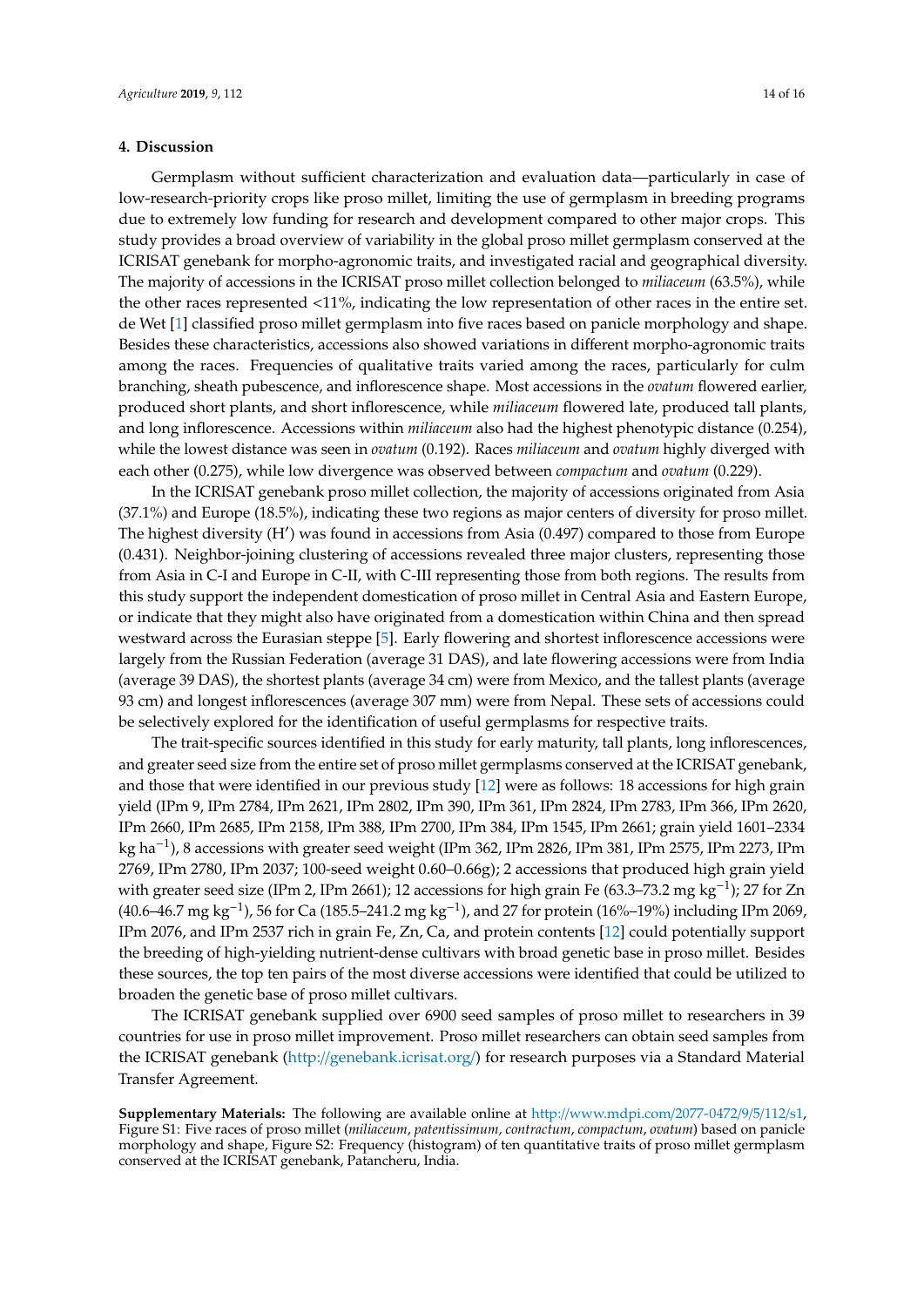**Author Contributions:** Conceptualization, M.V., H.D.U., and V.C.R.A.; Performed the experiments: M.V., H.D.U.; Analyzed the data, M.V., D.N.; Contributed to the writing of the manuscript, M.V., H.D.U., and V.C.R.A.

**Funding:** We gratefully acknowledge support from the CGIAR Genebank Platform coordinated by the Crop Trust for supporting genebank activities.

**Acknowledgments:** The authors gratefully acknowledge the contributions of Research Technicians and Scientific Officers and database managers of the ICRISAT Genebank, Patancheru, India in the data collection and documentation.

**Conflicts of Interest:** The authors declare no conflict of interest.

## **References**

- <span id="page-14-0"></span>1. De Wet, J.M.J. Origin, evolution and systematics of minor cereals. In *Small Millets in Global Agriculture*; Seetharam, A., Riley, K.W., Harinarayana, G., Eds.; Oxford & IBH Publishing Co. Pvt. Ltd.: New Delhi, India, 1986; pp. 19–30.
- <span id="page-14-1"></span>2. Vavilov, N.I. Centers of origin of cultivated plants. *Tr po Prikl Bot Genet Sel [Bull Appl Bot & Genet Sel]* **1926**, *16*, 139–248. (In Russian)
- <span id="page-14-2"></span>3. Harlan, J.R. *Crops and Man. American Society of Agronomy*; Crop Science Society of America, Inc.: Madison, WI, USA, 1975.
- <span id="page-14-3"></span>4. Lu, H.; Zhang, J.; Liu, K.-B.; Wu, N.; Li, Y.; Zhou, K.; Ye, M.; Zhang, T.; Zhang, H.; Yang, X.; et al. Earliest domestication of common millet (*Panicum miliaceum*) in East Asia extended to 10,000 years ago. *Proc. Acad. Sci.* **2009**, *106*, 7367–7372. [\[CrossRef\]](http://dx.doi.org/10.1073/pnas.0900158106) [\[PubMed\]](http://www.ncbi.nlm.nih.gov/pubmed/19383791)
- <span id="page-14-4"></span>5. Hunt, H.V.; Linden, M.V.; Liu, X.; Motuzaite-Matuzeviciute, G.; Colledge, S.; Jones, M.K. Millets across Eurasia: chronology and context of early records of the genera Panicum and Setaria from archaeological sites in the Old World. *Veg. Hist. Archaeobotany* **2008**, *17*, 5–18. [\[CrossRef\]](http://dx.doi.org/10.1007/s00334-008-0187-1) [\[PubMed\]](http://www.ncbi.nlm.nih.gov/pubmed/19657476)
- <span id="page-14-5"></span>6. Hunt, H.V.; Campana, M.G.; Lawes, M.C.; Park, Y.; Bower, M.A.; Howe, C.J.; Jones, M.K. Genetic diversity and phylogeography of broomcorn millet (*Panicum miliaceum* L.) across Eurasia. *Mol. Ecol.* **2011**, *20*, 4756–4771. [\[CrossRef\]](http://dx.doi.org/10.1111/j.1365-294X.2011.05318.x) [\[PubMed\]](http://www.ncbi.nlm.nih.gov/pubmed/22004244)
- <span id="page-14-6"></span>7. Rajput, S.G.; Plyler-Harveson, T.; Santra, D.K. Development and Characterization of SSR Markers in Proso Millet Based on Switchgrass Genomics. *Am. J. Plant Sci.* **2014**, *5*, 175–186. [\[CrossRef\]](http://dx.doi.org/10.4236/ajps.2014.51023)
- <span id="page-14-7"></span>8. Diao, X. Production and genetic improvement of minor cereals in China. *Crop. J.* **2017**, *5*, 103–114. [\[CrossRef\]](http://dx.doi.org/10.1016/j.cj.2016.06.004)
- <span id="page-14-8"></span>9. Habiyaremye, C.; Matanguihan, J.B.; Guedes, J.D.; Ganjyal, G.M.; Whiteman, M.R.; Kidwell, K.K.; Murphy, K.M. Proso Millet (*Panicum miliaceum* L.) and Its Potential for Cultivation in the Pacific Northwest, U.S.: A Review. *Front. Plant Sci.* **2017**, *7*, 501. [\[CrossRef\]](http://dx.doi.org/10.3389/fpls.2016.01961) [\[PubMed\]](http://www.ncbi.nlm.nih.gov/pubmed/28119699)
- <span id="page-14-18"></span><span id="page-14-9"></span>10. Bhat, B.V.; Tonapi, V.A.; Rao, B.D.; Singode, A.; Santra, D. Production and utilization of millets in India. In Proceedings of the International Millet Symposium and the 3rd International Symposium on Broomcorn Millet (3rd ISBM), Fort Collins, CO, USA, 8–12 August 2018; pp. 24–26.
- <span id="page-14-10"></span>11. Park, C.H. Production and Utilization of Broomcorn Millet in Korea. In Proceedings of the International Millet Symposium and the 3rd International Symposium on Broomcorn Millet (3rd ISBM) Program and Abstracts, Fort Collins, CO, USA, 8–12 August 2018; p. 27.
- <span id="page-14-11"></span>12. Vetriventhan, M.; Upadhyaya, H.D. Diversity and trait-specific sources for productivity and nutritional traits in the global proso millet (*Panicum miliaceum* L.) germplasm collection. *Crop. J.* **2018**, *6*, 451–463. [\[CrossRef\]](http://dx.doi.org/10.1016/j.cj.2018.04.002)
- <span id="page-14-12"></span>13. Gomeshe, S.S. Proso millet, *Panicum miliaceum* (L.): Genetic improvement and research needs. In *Millets and Sorghum: Biology and Genetic Improvement*; Patil, J.V., Ed.; John Wiley & Sons Ltd.: Chichester, UK, 2017; pp. 150–179.
- <span id="page-14-13"></span>14. Kalinová, J.; Moudrý, J. Content and Quality of Protein in Proso Millet (*Panicum miliaceum* L.) Varieties. *Plant Foods Hum. Nutr.* **2006**, *61*, 43–47. [\[CrossRef\]](http://dx.doi.org/10.1007/s11130-006-0013-9) [\[PubMed\]](http://www.ncbi.nlm.nih.gov/pubmed/16688479)
- <span id="page-14-14"></span>15. Saleh, A.S.; Zhang, Q.; Chen, J.; Shen, Q. Millet Grains: Nutritional Quality, Processing, and Potential Health Benefits. *Compr. Rev. Food Sci. Food Saf.* **2013**, *12*, 281–295. [\[CrossRef\]](http://dx.doi.org/10.1111/1541-4337.12012)
- <span id="page-14-15"></span>16. Wang, R.; Hunt, H.V.; Qiao, Z.; Wang, L.; Han, Y. Diversity and Cultivation of Broomcorn Millet (*Panicum miliaceum* L.) in China: A Review. *Econ. Bot.* **2016**, *70*, 332–342. [\[CrossRef\]](http://dx.doi.org/10.1007/s12231-016-9357-8)
- <span id="page-14-16"></span>17. IBPGR. *Descriptors for Panicum miliaceum and P. sumatrense*; IBPGR: Rome, Italy, 1985.
- <span id="page-14-17"></span>18. Newman, D. The distribution of range in samples from a normal population, expressed in terms of an independent estimate of standard deviation. *Biometrika* **1939**, *31*, 20–30. [\[CrossRef\]](http://dx.doi.org/10.1093/biomet/31.1-2.20)